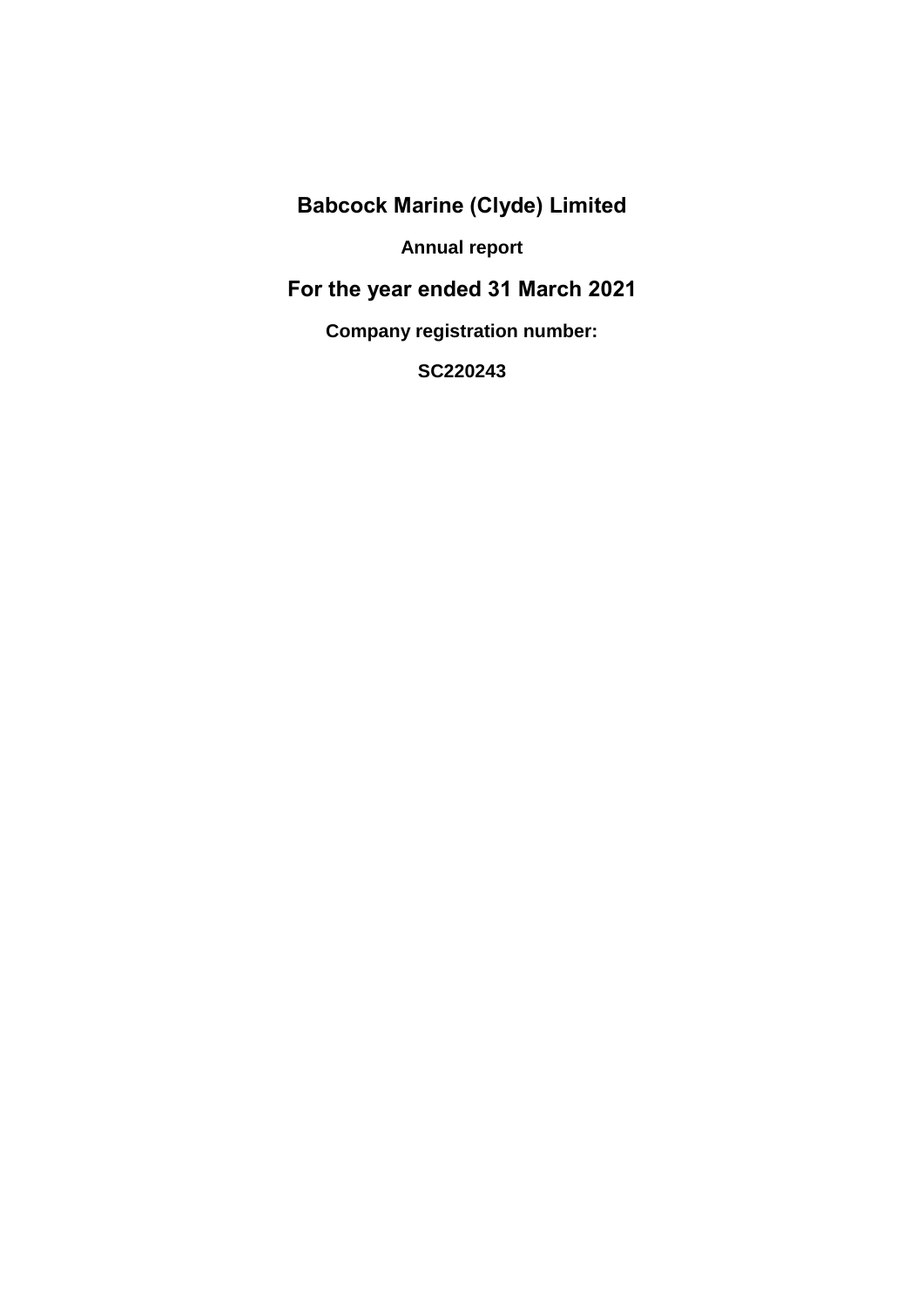# **Directors and advisors**

## **Current directors**

S Bowen L Brown K Douglas I S Urquhart

## **Company secretary**

Babcock Corporate Secretaries Limited.

## **Registered office**

Rosyth Business Park Rosyth **Dunfermline** Fife KY11 2YD

## **Independent auditors**

PricewaterhouseCoopers LLP Chartered Accountants and Statutory Auditors 141 Bothwell Street Glasgow G2 7EQ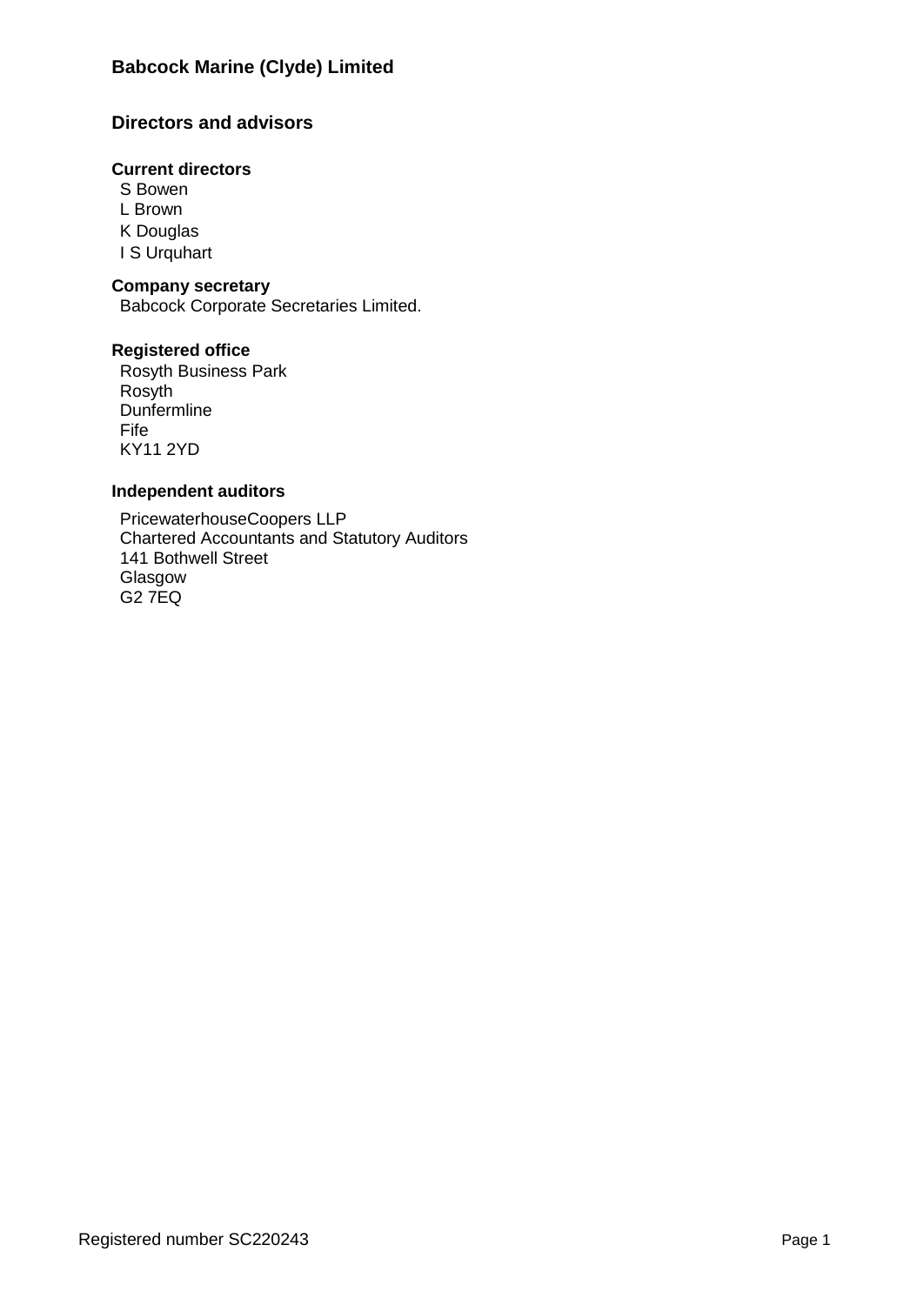# **Strategic report for the year ended 31 March 2021**

The directors present their Strategic report on the Company for the year ended 31 March 2021.

## **Principal activities**

The principal activity of the Company is the provision of services to the Ministry of Defence (MoD) in its operation of Her Majesty's Naval Base Clyde (HMNB Clyde). HMNB Clyde is the Home of the UK Submarine Service and is the Submarine Centre of Specialisation (SMCoS) in the UK.

#### **Review of the business**

|                               | 2021<br>£000 | 2020<br>£000 |
|-------------------------------|--------------|--------------|
| Revenue                       | 198,306      | 178,005      |
| Profit for the financial year | 10,753       | 7,306        |
| <b>Net Assets</b>             | 13,702       | 6,742        |

The Company is part of the Nuclear Sector of Babcock International Group PLC ("Babcock") and continues to participate in a wide range of initiatives that are intended to deliver key elements of the MoD's maritime change programme. This programme seeks to deliver improvements in both cost effectiveness and performance across the joint industrial-MoD enterprise, whilst ensuring that important naval design, build and support capabilities are retained. The MoD programme is operated under a contractual framework set out in the 15 year Terms of Business Agreement ("ToBA") which commenced in April 2010, and has continued to operate successfully. The operative contract of the ToBA framework for the financial year was the Maritime Support Delivery Framework ("MSDF"), which included all allocated Warship Upkeep, Ships and Submarine fleet time support, along with elements of Engineering Services design activities. This contract expired at the end of March 2021 and was replaced by the Future Maritime Support Programme ("FMSP") which provides continuity of these activities for a further 5 year period plus options to extend up to a further 2 years at the end of the core term. FMSP is being contracted as four separate Qualifying Defence Contracts ("QDCs") under the Defence Reform Act and is subject to the Single Source Contracting regulations and was signed on 30 September 2021.

The Strategic Weapons Support (SWS) Alliance with Lockheed and AWE, which was set up as a result of transferring specialist activities from MoD to industry (operating out of Coulport), has completed its seventh full year of operation successfully with committed cost reductions being delivered whilst maintaining the contracted level of service.

In respect of health and safety in the year to March 2021, the Company maintained delivery of key operational outputs at Clyde throughout the Covid-19 Pandemic with additional Covid-19 Safe Systems of Work being introduced. We saw a slight increase in the number of RIDDOR reportable incidents at HMNB Clyde over the previous year's figure from 10 to 11. Although the overall number of injury incidents decreased slightly from 110 to 90, both of these figures are unacceptably high and increased focus has been put into our safety arrangements in the latter part of this financial year and this will continue. The Company continues to proactively engage with the workforce in improving our overall safety performance through our Incident & Injury Free Programme. In addition, closer collaboration with the other Babcock Sector Business Units at Devonport, Rosyth and Bristol is helping to generate best practice resulting in improved Safety Management Arrangements at Clyde.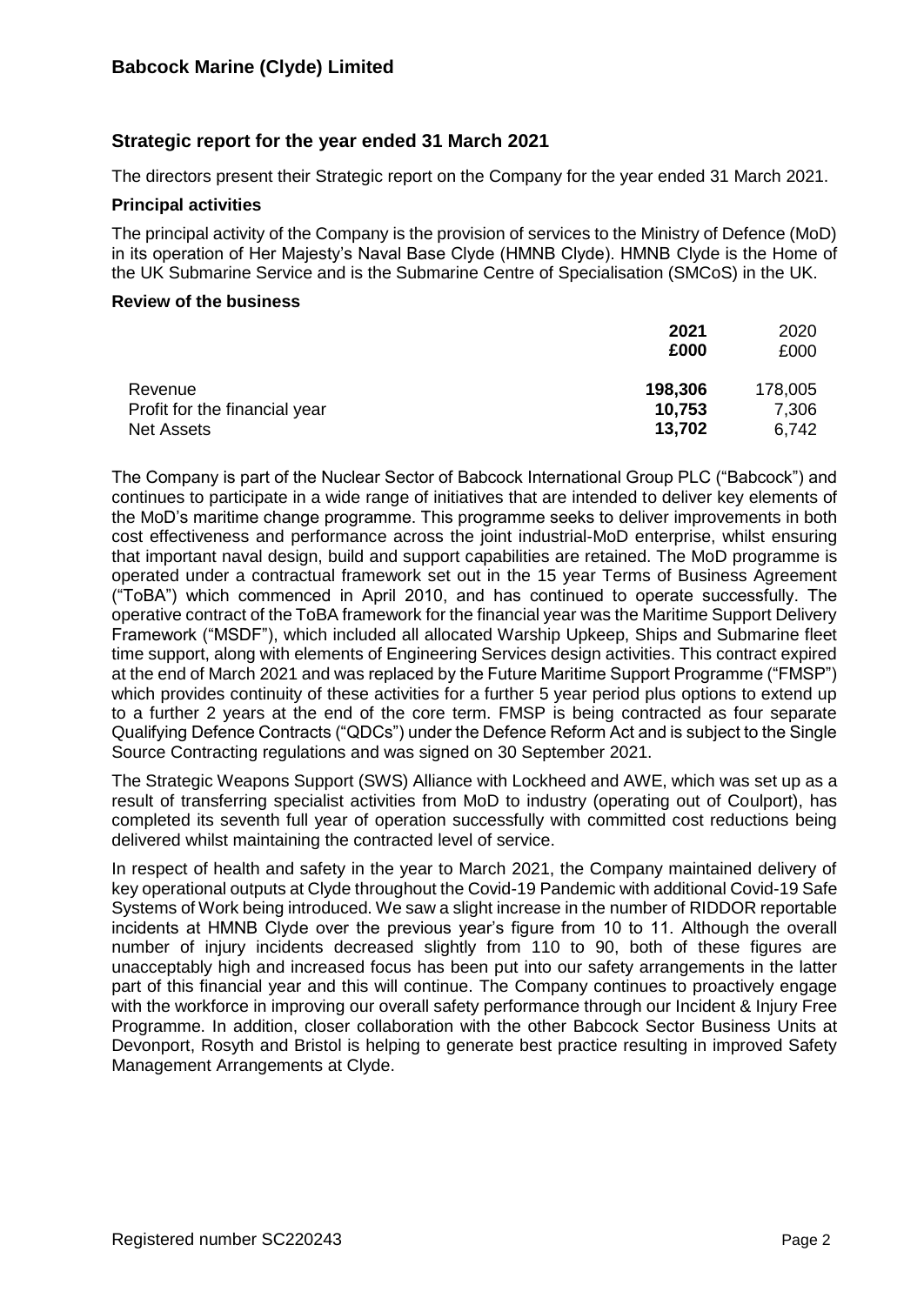# **Strategic report for the year ended 31 March 2021 (continued)**

## **Review of the business (continued)**

### **Principal risks and uncertainties**

The management of the business and the execution of the Company's strategy are subject to a number of risks and uncertainties. These are managed through the operational review process supplemented at Group level by independent challenge and review by the Group Risk Manager and the Audit and Risk Committee. The key risks and uncertainties affecting the Company are considered to be related to contractual performance and the political and regulatory environment.

Further discussion of these risks and uncertainties, in the context of the Group as a whole and including the expected impact of COVID-19 is provided on pages 84 to 95 of the annual report of Babcock International Group PLC, which does not form part of this report.

#### **Future developments**

After a successful MSDF contract period to 31 March 2021, the Company has agreed the future contracts under the Future Maritime Support Programme. The contracts will deliver improved performance and value for money for the customer. These contracts have been placed under the Terms of Business Agreement (ToBA) contractual framework. The Company continues to explore business growth in other areas of activity at HMNB Clyde within the ToBA contractual framework. We remain confident that the Company will continue to benefit from the strength of its relationship with the MoD.

Challenging objectives have been set for the year ahead for health and safety to align with the Babcock International Group Plc and Nuclear Sector strategies.

#### **S172(1) Statement and stakeholder engagement**

The Directors have acted in a way that they consider, in good faith, to be most likely to promote the long-term success of the Company for the benefit of the Shareholders as a whole while having regard for all stakeholders. Stakeholder engagement is managed in accordance with Group policies and procedures which are discussed on pages 58, 59 79 and 114 to 116 of the annual report of Babcock International Group PLC, which does not form part of this report

#### **Key performance indicators**

The Company's activities are managed on a divisional basis. For this reason, the Company's directors believe that analysis using key performance indicators for the Company is not necessary or appropriate for an understanding of the development, performance or position of the Company. The growth and performance of Nuclear, a sector of Babcock International Group PLC, which includes the Company, is discussed on pages 52 and 53 of the annual report of Babcock International Group PLC, which does not form part of this report.

On behalf of the board

 $LL$ 

**L Brown Director 9 November 2021**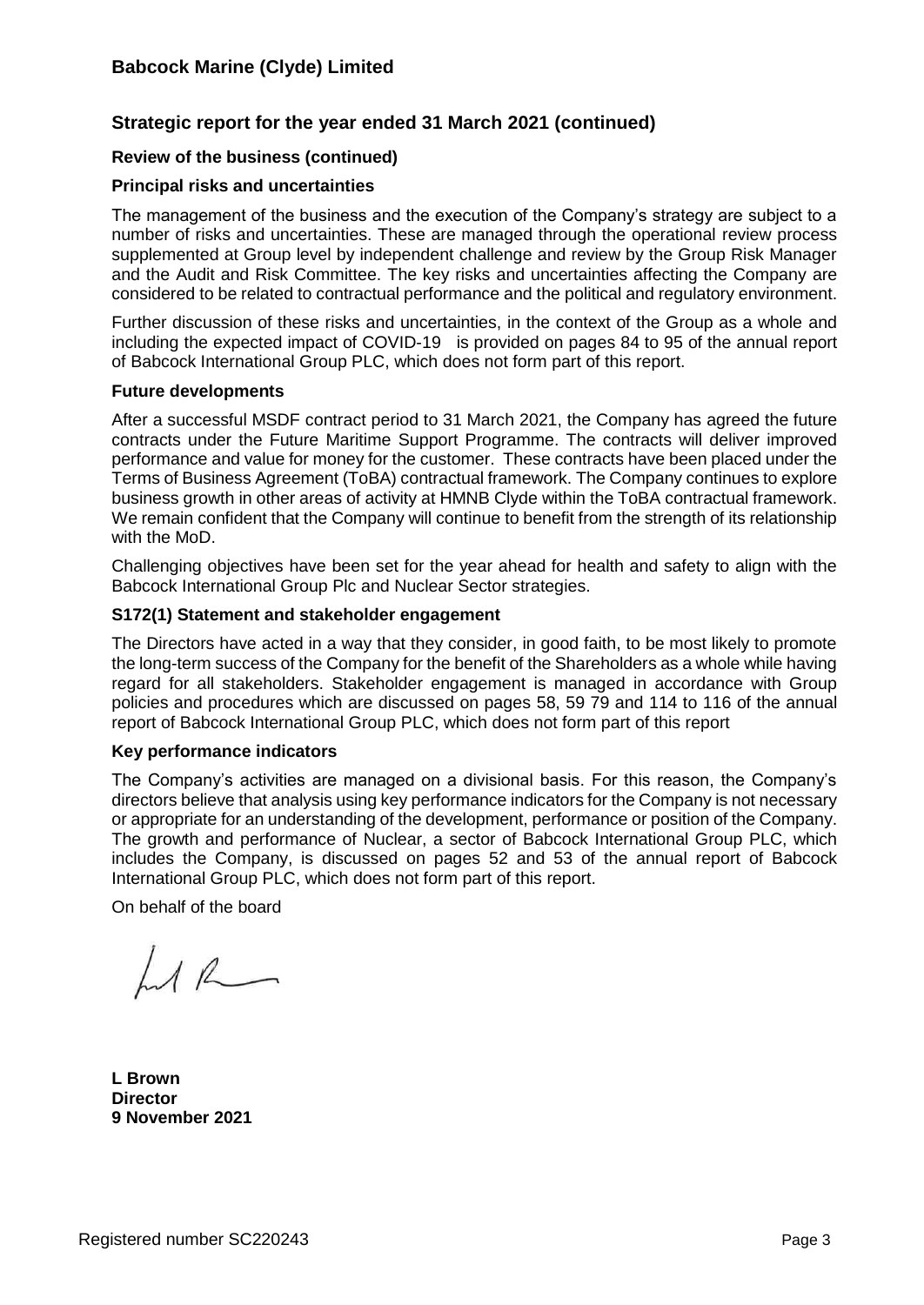## **Directors' report for the year ended 31 March 2021**

The directors present their report and the audited financial statements of the Company for the year ended 31 March 2021.

#### **Dividends**

An interim dividend of £nil representing £nil per ordinary share was declared and paid in the year (2020: £10,000,000). No final dividend for the year ended 31 March 2021 has been provided by the directors (2020: £nil).

#### **Future developments**

Information on the future developments of the Company can be found in the Strategic report.

#### **Financial risk management**

All treasury transactions are carried out only with prime rated counter-parties. Financial Risk is managed in accordance with Group policies and procedures which are discussed on pages 47 to 49 and Note 2 of the annual report of Babcock International Group PLC, which does not form part of this report.

## **Directors**

The directors who held office during the year and up to the date of signing the annual report were as follows:

S Bowen L Brown K Douglas I S Urquhart

#### **Employment of disabled persons**

Applications for employment by disabled persons are always fully considered, bearing in mind the respective aptitudes and abilities of the applicant concerned. In the event of members of staff becoming disabled, every effort is made to ensure that their employment with the Company continues and the appropriate training is arranged. It is the policy of the Company that the training, career development and promotion of a disabled person should, as far as possible, be identical to that of a person who does not suffer from a disability.

#### **Employee involvement**

Consultation with employees or their representatives has continued at all levels, with the aim of ensuring that their views are taken into account when decisions are made that are likely to affect their interests and that all employees are aware of the financial and economic performance of their business units and of the Company as a whole. Communication with all employees continues through the in-house newspaper and newsletters, briefing groups and the distribution of the annual report.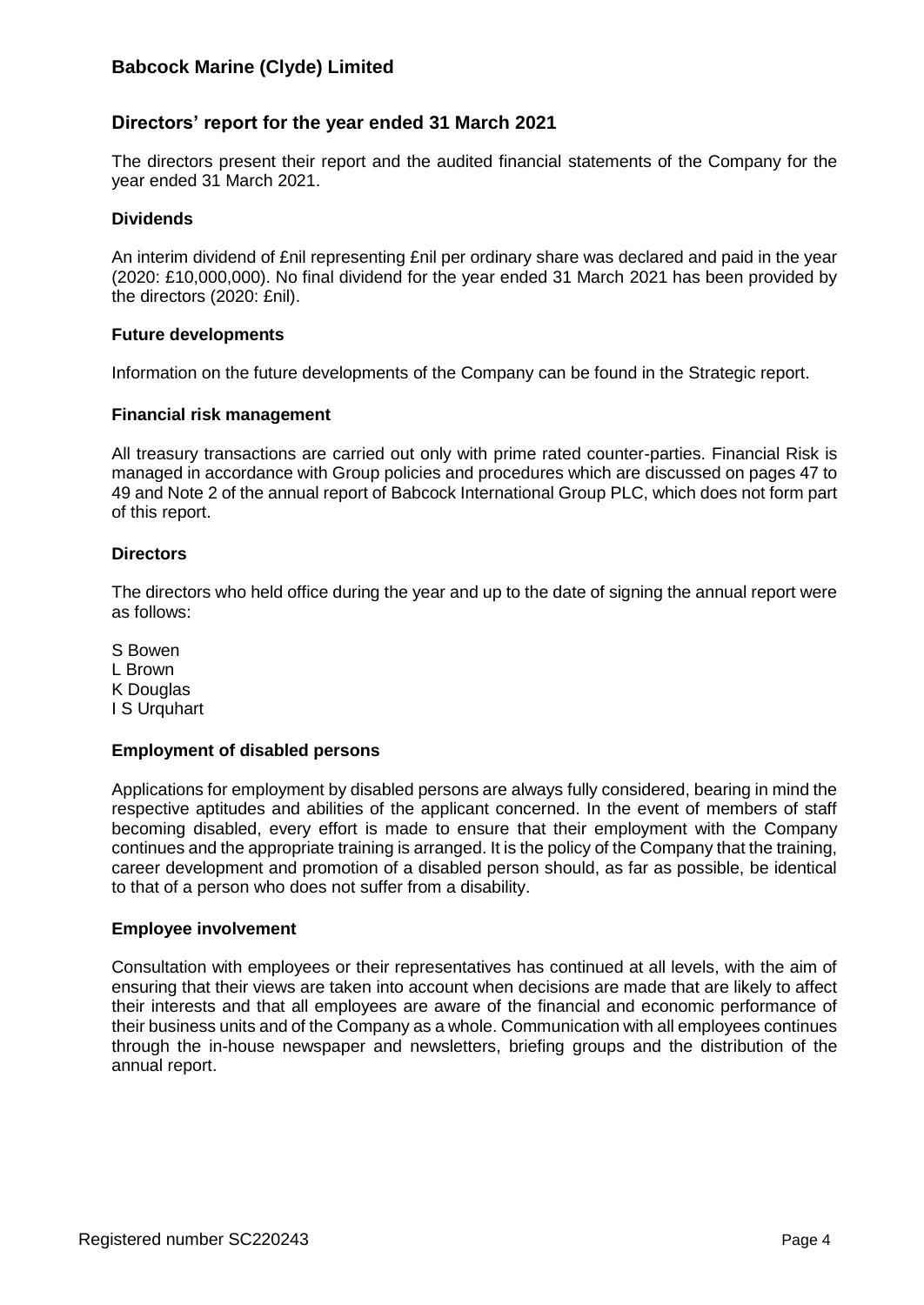# **Directors' report for the year ended 31 March 2021 (continued)**

## **Safety policy**

The Company recognises the promotion of health and safety at work as an important objective. It is Company policy to take steps to ensure, as far as reasonably practical, the health, safety and welfare of the employees of the Company.

### **Environment**

The Company recognises its responsibility to minimise so far as reasonably possible the potential for adverse impacts from its operations. It aims to achieve the highest standards in environmental management and seek accreditation to appropriate standards where appropriate. The Company has developed and implemented an environmental policy to ensure that the impact of its activities on the environment is limited to the minimum practicable level.

#### **Statement of directors' responsibilities**

The directors are responsible for preparing the Strategic report, the Directors' report and the financial statements in accordance with applicable law and regulations.

Company law requires the directors to prepare financial statements for each financial year. Under that law the directors have prepared the financial statements in accordance with applicable law and United Kingdom Accounting Standards (United Kingdom Generally Accepted Accounting Practice), including Financial Reporting Standard 101 'Reduced Disclosure Framework' (FRS 101). Under company law, the directors must not approve the financial statements unless they are satisfied that they give a true and fair view of the state of affairs of the Company and of the profit or loss of the Company for that period.

In preparing these financial statements, the directors are required to:

- select suitable accounting policies and then apply them consistently;
- make judgements and accounting estimates that are reasonable and prudent;
- state whether applicable UK Accounting Standards, including FRS 101, have been followed, subject to any material departures disclosed and explained in the financial statements;
- notify the Company's shareholders in writing about the use of the disclosure exemptions, if any, of FRS 101 used in the preparation of these financial statements; and
- prepare the financial statements on the going concern basis unless it is inappropriate to presume that the Company will continue in business.

The directors are responsible for keeping adequate accounting records that are sufficient to show and explain the Company's transactions and disclose with reasonable accuracy at any time the financial position of the Company and enable them to ensure that the financial statements comply with the Companies Act 2006. They are also responsible for safeguarding the assets of the Company and hence for taking reasonable steps for the prevention and detection of fraud and other irregularities.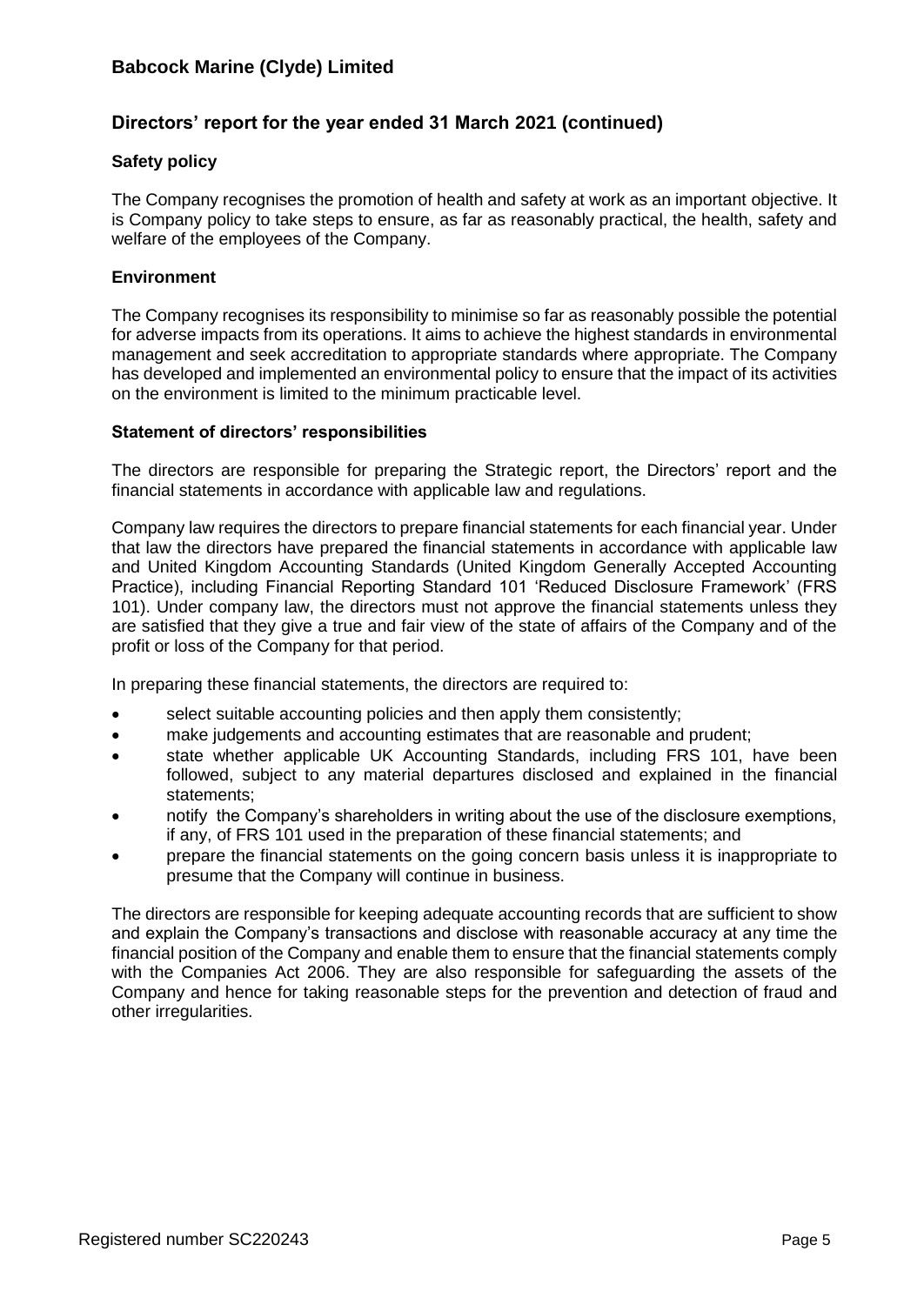# **Directors' report for the year ended 31 March 2021 (continued)**

## **Qualifying third party indemnity provisions**

Babcock International Group PLC provides protections for directors of companies within the Group against personal financial exposure they may incur in their capacity as such. These include qualifying third party indemnity provisions (as defined by Companies Act 2006) for the benefit of members of Babcock International Group PLC, including, where applicable, in their capacity as a director of the Company and other companies within the Group. These indemnities came into force in 2012 and remain in force.

#### **Statement of disclosure of information to auditors**

Each director, as at the date of this report, has confirmed that in so far as they are aware there is no relevant audit information of which the Company's auditors are unaware, and they have taken all the steps that they ought to have taken as a director in order to make themselves aware of any relevant audit information and to establish that the Company's auditors are aware of this information.

#### **Reappointment of auditors**

PricewaterhouseCoopers LLP has now completed its final audit as external auditors. Deloitte LLP has been selected as the Company's external auditor for the financial year ending 31 March 2022 following shareholder approval at the Annual General Meeting.

On behalf of the board

 $LL$ 

L Brown **Director 9 November 2021**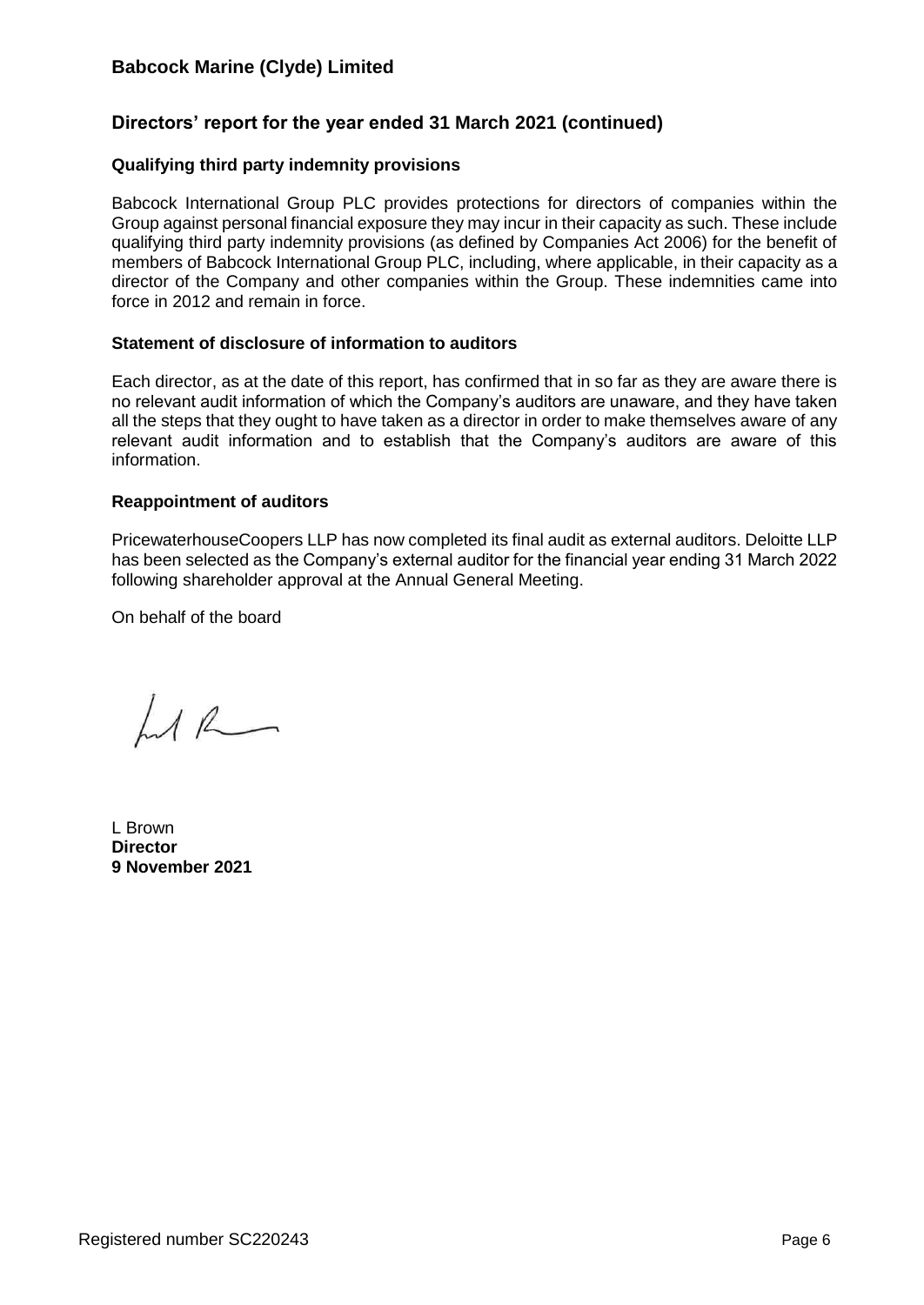## **Independent auditors' report to the directors of Babcock Marine (Clyde) Limited**

### **Report on the audit of the financial statements**

#### **Opinion**

In our opinion, Babcock Marine (Clyde) Limited's financial statements:

- give a true and fair view of the state of the company's affairs as at 31 March 2021 and of its profit for the year then ended;
- have been properly prepared in accordance with United Kingdom Generally Accepted Accounting Practice (United Kingdom Accounting Standards, comprising FRS 101 "Reduced Disclosure Framework", and applicable law); and
- have been prepared in accordance with the requirements of the Companies Act 2006.

We have audited the financial statements, included within the Annual Report, which comprise: the statement of financial position as at 31 March 2021; the income statement, the statement of comprehensive income and the statement of changes in equity for the year then ended; and the notes to the financial statements, which include a description of the significant accounting policies.

#### **Basis for opinion**

We conducted our audit in accordance with International Standards on Auditing (UK) ("ISAs (UK)") and applicable law. Our responsibilities under ISAs (UK) are further described in the Auditors' responsibilities for the audit of the financial statements section of our report. We believe that the audit evidence we have obtained is sufficient and appropriate to provide a basis for our opinion.

#### **Independence**

We remained independent of the company in accordance with the ethical requirements that are relevant to our audit of the financial statements in the UK, which includes the FRC's Ethical Standard, and we have fulfilled our other ethical responsibilities in accordance with these requirements.

#### **Conclusions relating to going concern**

Based on the work we have performed, we have not identified any material uncertainties relating to events or conditions that, individually or collectively, may cast significant doubt on the company's ability to continue as a going concern for a period of at least twelve months from when the financial statements are authorised for issue.

In auditing the financial statements, we have concluded that the directors' use of the going concern basis of accounting in the preparation of the financial statements is appropriate.

However, because not all future events or conditions can be predicted, this conclusion is not a guarantee as to the company's ability to continue as a going concern.

Our responsibilities and the responsibilities of the directors with respect to going concern are described in the relevant sections of this report.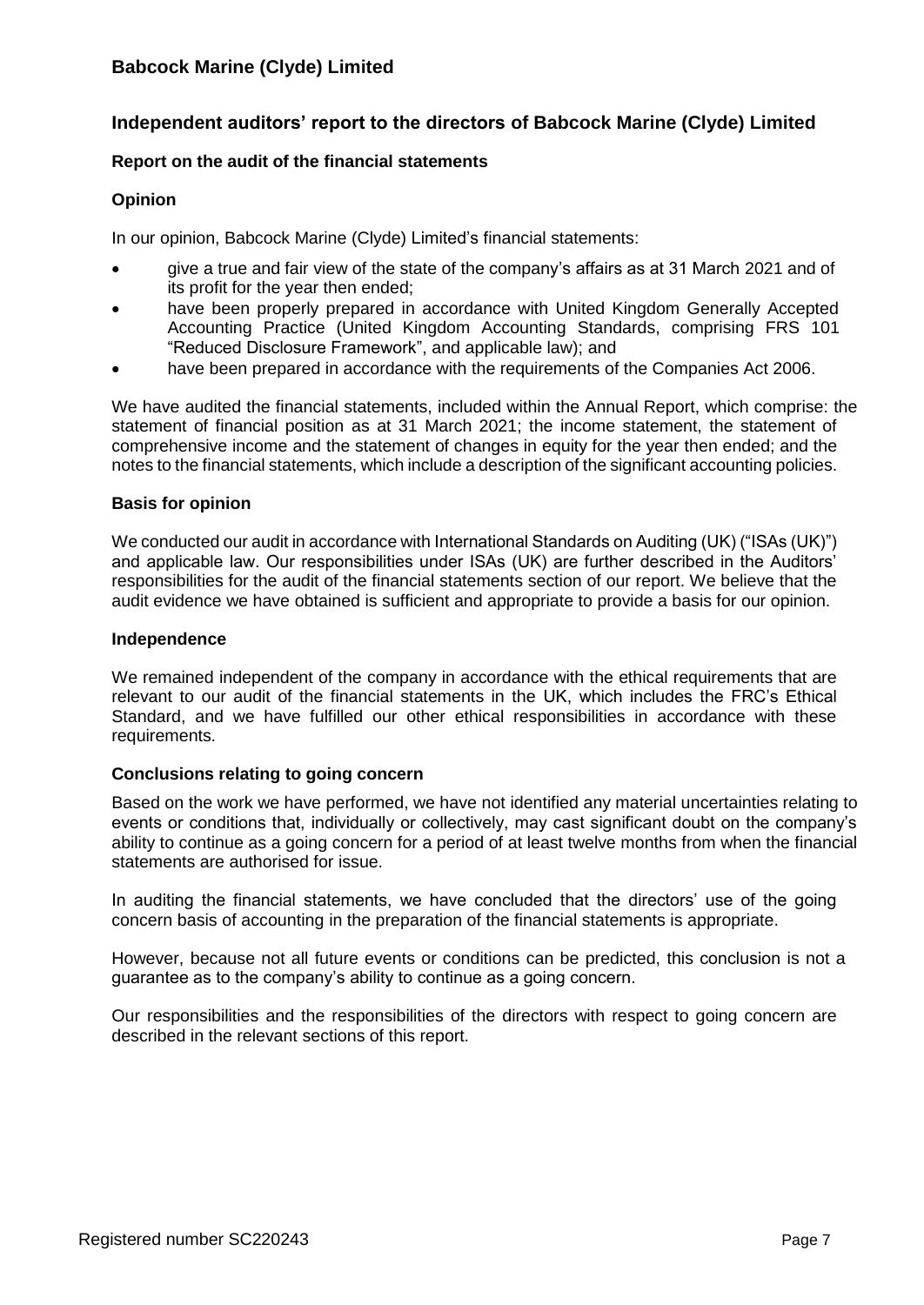## **Independent auditors' report to the members of Babcock Marine (Clyde) Limited (continued)**

## **Reporting on other information**

The other information comprises all of the information in the Annual Report other than the financial statements and our auditors' report thereon. The directors are responsible for the other information. Our opinion on the financial statements does not cover the other information and, accordingly, we do not express an audit opinion or, except to the extent otherwise explicitly stated in this report, any form of assurance thereon.

In connection with our audit of the financial statements, our responsibility is to read the other information and, in doing so, consider whether the other information is materially inconsistent with the financial statements or our knowledge obtained in the audit, or otherwise appears to be materially misstated. If we identify an apparent material inconsistency or material misstatement, we are required to perform procedures to conclude whether there is a material misstatement of the financial statements or a material misstatement of the other information. If, based on the work we have performed, we conclude that there is a material misstatement of this other information, we are required to report that fact. We have nothing to report based on these responsibilities.

With respect to the Strategic report and Directors' report, we also considered whether the disclosures required by the UK Companies Act 2006 have been included.

Based on our work undertaken in the course of the audit, the Companies Act 2006 requires us also to report certain opinions and matters as described below.

## **Strategic report and Directors' report**

In our opinion, based on the work undertaken in the course of the audit, the information given in the Strategic report and Directors' report for the year ended 31 March 2021 is consistent with the financial statements and has been prepared in accordance with applicable legal requirements.

In light of the knowledge and understanding of the company and its environment obtained in the course of the audit, we did not identify any material misstatements in the Strategic report and Directors' report.

## **Responsibilities for the financial statements and the audit**

#### **Responsibilities of the directors for the financial statements**

As explained more fully in the Statement of directors' responsibilities, the directors are responsible for the preparation of the financial statements in accordance with the applicable framework and for being satisfied that they give a true and fair view. The directors are also responsible for such internal control as they determine is necessary to enable the preparation of financial statements that are free from material misstatement, whether due to fraud or error.

In preparing the financial statements, the directors are responsible for assessing the company's ability to continue as a going concern, disclosing, as applicable, matters related to going concern and using the going concern basis of accounting unless the directors either intend to liquidate the company or to cease operations, or have no realistic alternative but to do so.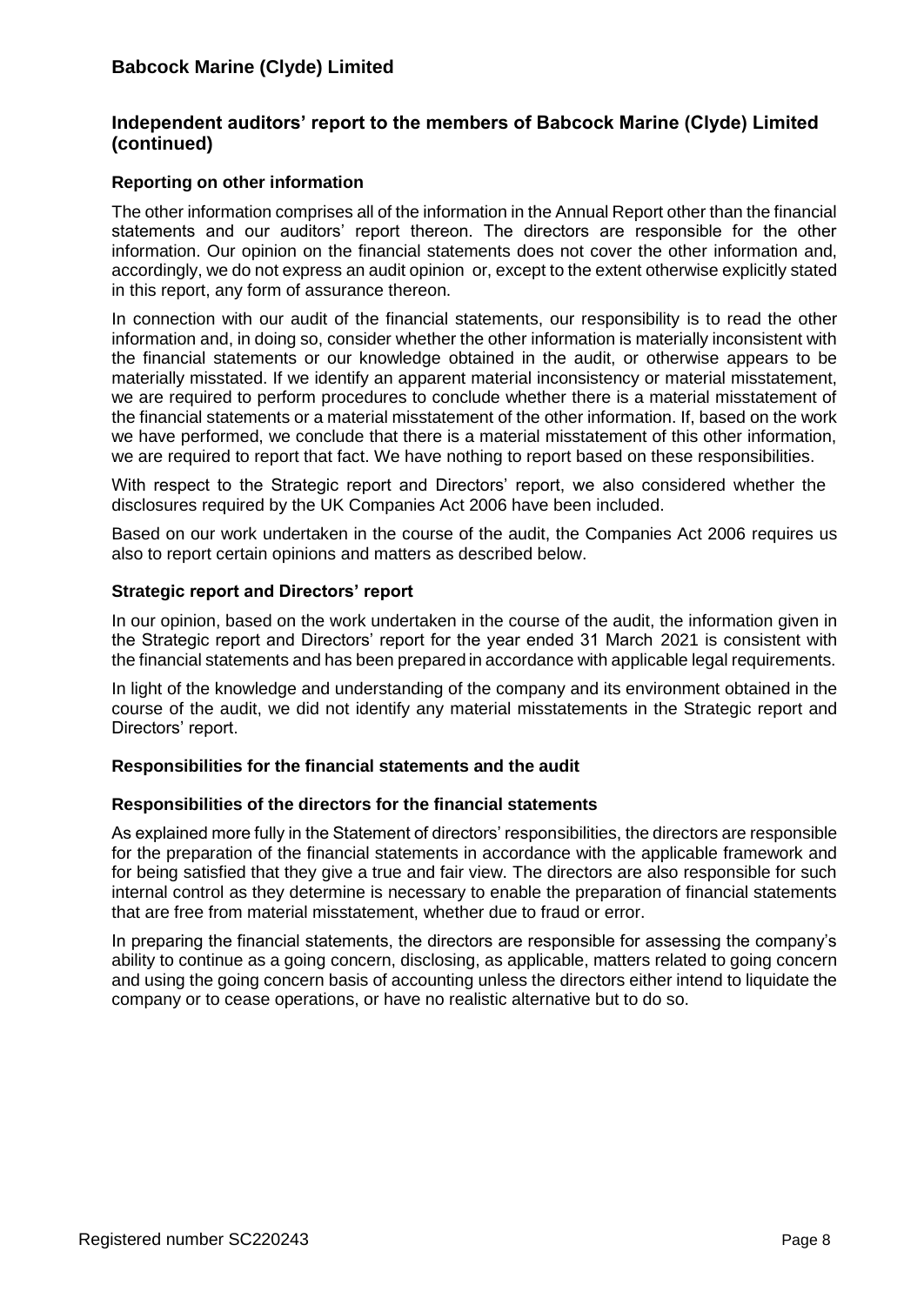## **Independent auditors' report to the members of Babcock Marine (Clyde) Limited (continued)**

## **Responsibilities for the financial statements and the audit (continued)**

## **Auditors' responsibilities for the audit of the financial statements**

Our objectives are to obtain reasonable assurance about whether the financial statements as a whole are free from material misstatement, whether due to fraud or error, and to issue an auditors' report that includes our opinion. Reasonable assurance is a high level of assurance, but is not a guarantee that an audit conducted in accordance with ISAs (UK) will always detect a material misstatement when it exists. Misstatements can arise from fraud or error and are considered material if, individually or in the aggregate, they could reasonably be expected to influence the economic decisions of users taken on the basis of these financial statements.

Irregularities, including fraud, are instances of non-compliance with laws and regulations. We design procedures in line with our responsibilities, outlined above, to detect material misstatements in respect of irregularities, including fraud. The extent to which our procedures are capable of detecting irregularities, including fraud, is detailed below.

Based on our understanding of the company and industry, we identified that the principal risks of non-compliance with laws and regulations related to Companies Act 2006 and UK Tax Legislation, and we considered the extent to which non-compliance might have a material effect on the financial statements. We evaluated management's incentives and opportunities for fraudulent manipulation of the financial statements (including the risk of override of controls), and determined that the principal risks were related to posting inappropriate journal entries and fraudulent recording of revenue. Audit procedures performed by the engagement team included:

- Enquiries of management around known or suspected instances of non-compliance with laws and regulations, claims, litigation, and instances of fraud
- Understanding of management's controls designed to prevent and detect irregularities
- Review of board minutes
- Identifying and testing journal entries to assess whether any of the journals appeared unusual, for example unexpected account combinations impacting revenue
- Incorporating into our testing plan procedures which are unpredictable in nature

There are inherent limitations in the audit procedures described above. We are less likely to become aware of instances of non-compliance with laws and regulations that are not closely related to events and transactions reflected in the financial statements. Also, the risk of not detecting a material misstatement due to fraud is higher than the risk of not detecting one resulting from error, as fraud may involve deliberate concealment by, for example, forgery or intentional misrepresentations, or through collusion.

A further description of our responsibilities for the audit of the financial statements is located on the FRC's website at: www.frc.org.uk/auditorsresponsibilities. This description forms part of our auditors' report.

## **Use of this report**

This report, including the opinions, has been prepared for and only for the company's directors as a body in accordance with Chapter 3 of Part 16 of the Companies Act 2006 and for no other purpose. We do not, in giving these opinions, accept or assume responsibility for any other purpose or to any other person to whom this report is shown or into whose hands it may come save where expressly agreed by our prior consent in writing.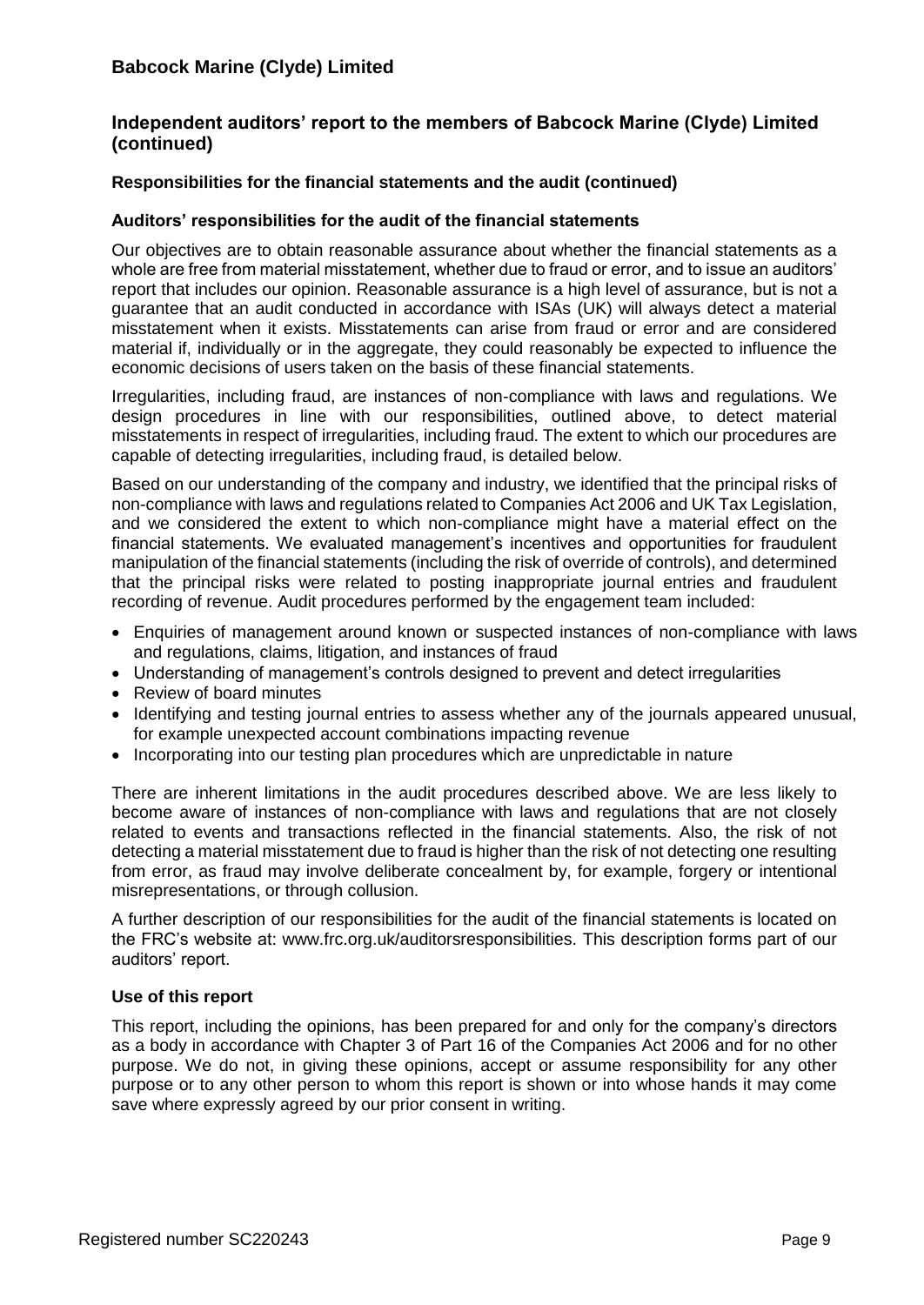# **Independent auditors' report to the members of Babcock Marine (Clyde) Limited (continued)**

## **Other required reporting**

## **Companies Act 2006 exception reporting**

Under the Companies Act 2006 we are required to report to you if, in our opinion:

- we have not obtained all the information and explanations we require for our audit; or
- adequate accounting records have not been kept by the company, or returns adequate for our audit have not been received from branches not visited by us; or
- certain disclosures of directors' remuneration specified by law are not made; or
- the financial statements are not in agreement with the accounting records and returns.

We have no exceptions to report arising from this responsibility.

Kennet Aledson

Kenneth Wilson (Senior Statutory Auditor) for and on behalf of PricewaterhouseCoopers LLP Chartered Accountants and Statutory Auditors Glasgow 9 November 2021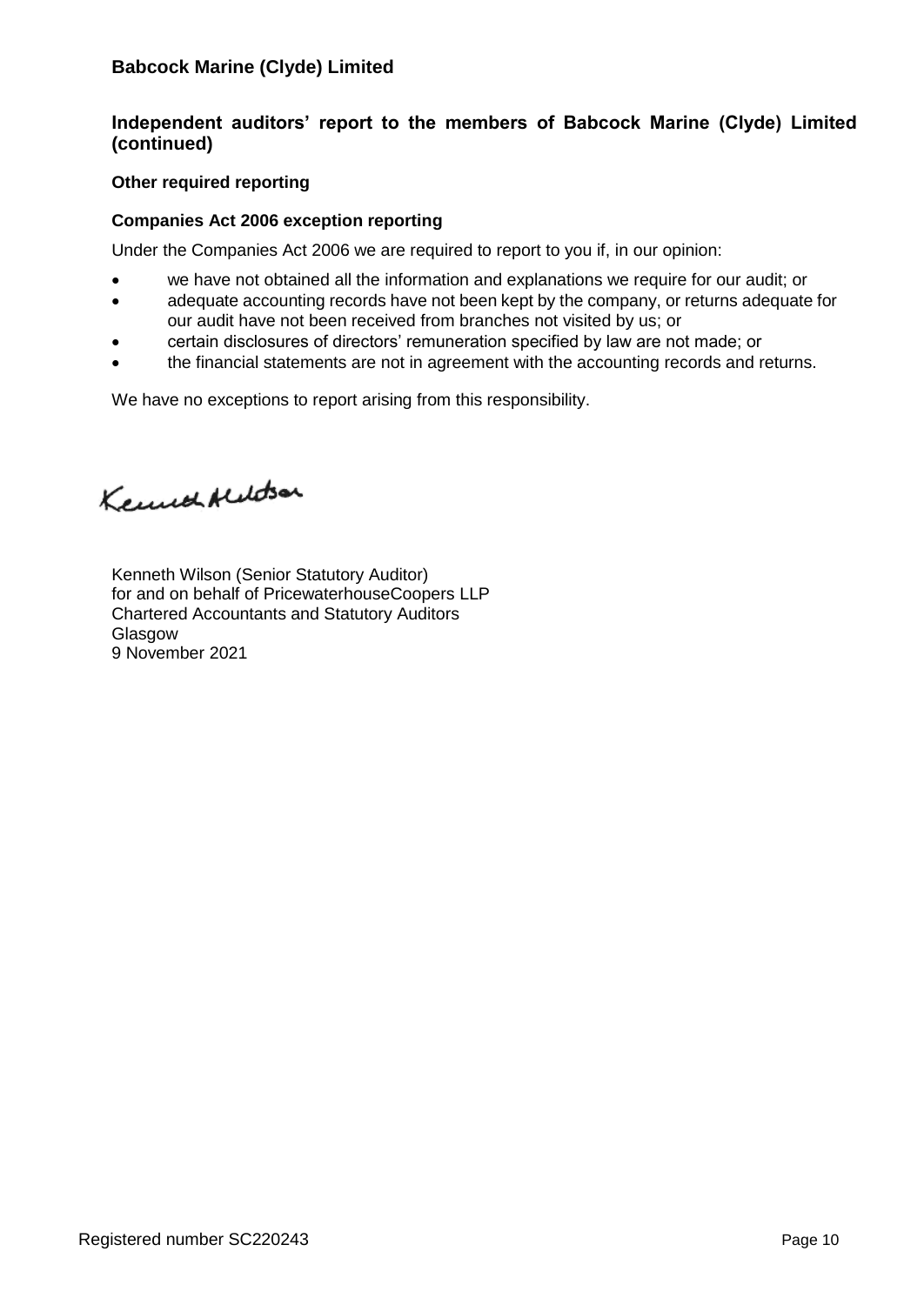### **Income statement**

*for the year ended 31 March 2021*

|                                                                                                                   | <b>Note</b>    | 2021<br>£000         | 2020<br>£000          |
|-------------------------------------------------------------------------------------------------------------------|----------------|----------------------|-----------------------|
| <b>Revenue</b><br>Cost of sales                                                                                   | $\overline{4}$ | 198,306<br>(184,169) | 178,005<br>(165, 558) |
| <b>Gross profit</b>                                                                                               |                | 14,137               | 12,447                |
| Administration expenses                                                                                           |                | (3, 477)             | (3,284)               |
| <b>Operating profit</b>                                                                                           | $\,6$          | 10,660               | 9,163                 |
| <b>Profit before interest</b>                                                                                     |                | 10,660               | 9,163                 |
| Finance income<br>Finance costs<br>Other finance costs - pensions                                                 | 5<br>5<br>19   | 58<br>(3)<br>123     | 77<br>(46)<br>43      |
| <b>Profit before taxation</b>                                                                                     |                | 10,838               | 9,237                 |
| Income tax expense                                                                                                | 10             | (85)                 | (1,931)               |
| Profit for the financial year                                                                                     |                | 10,753               | 7,306                 |
| All of the above results derive from continuing operations.                                                       |                |                      |                       |
| <b>Statement of comprehensive Income</b><br>for the year ended 31 March 2021                                      | <b>Note</b>    | 2021                 | 2020                  |
|                                                                                                                   |                | £000                 | £000                  |
| Profit for the financial year                                                                                     |                | 10,753               | 7,306                 |
| Other comprehensive income (expense):<br>Items that will not be subsequently reclassified to<br>income statement: |                |                      |                       |
| (Loss) / gain on re-measurement of net defined<br>benefit obligation                                              | 19             | (4,683)              | 2,502                 |
| Tax on net defined benefit obligation                                                                             |                | 890                  | (511)                 |
| Total comprehensive income for the year                                                                           |                | 6,960                | 9,297                 |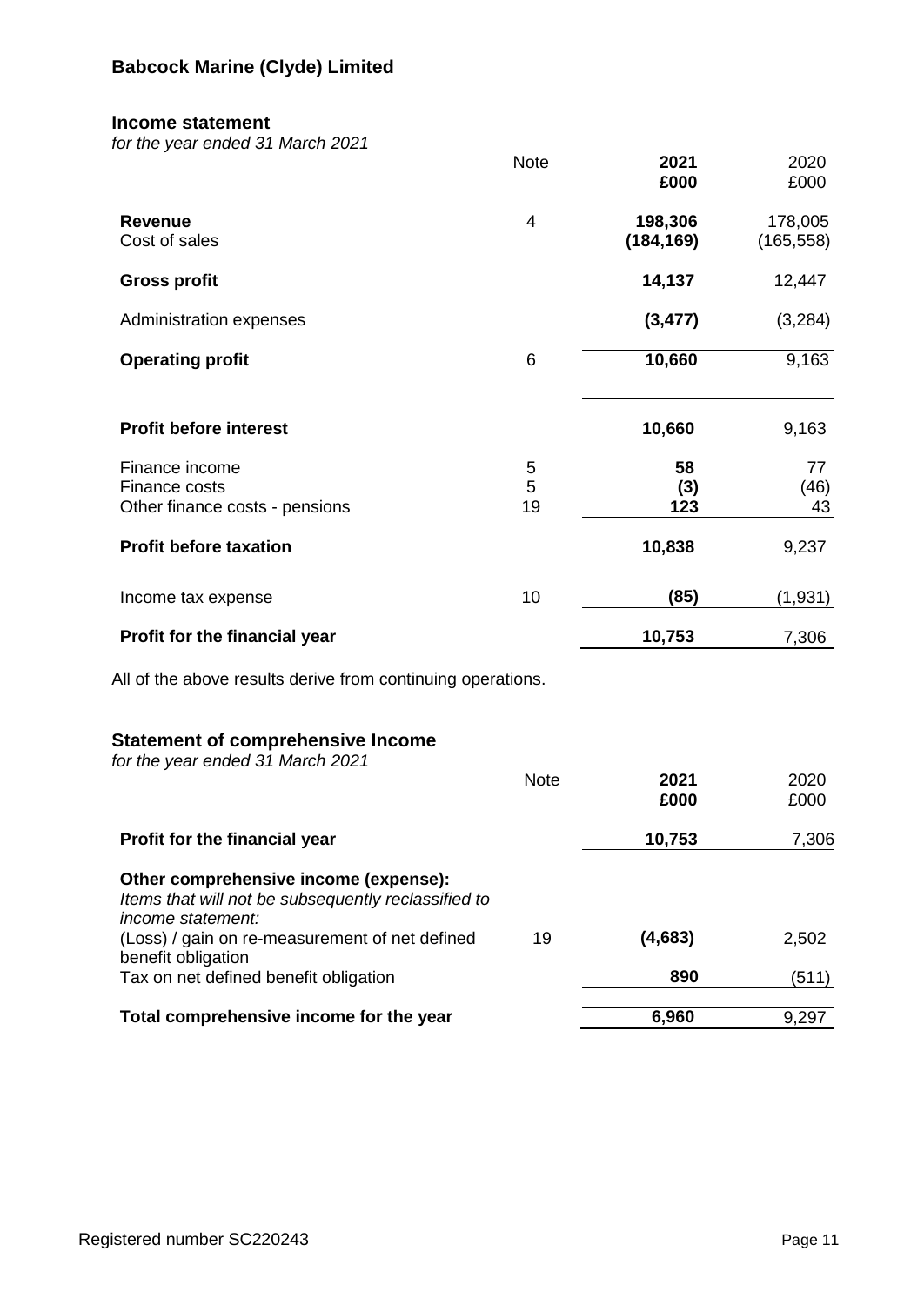## **Statement of financial position**

*as at 31 March 2021*

|                                  | <b>Note</b> | 2021<br>£000 | 2020<br>£000 |
|----------------------------------|-------------|--------------|--------------|
| <b>Current assets</b>            |             |              |              |
| Inventories                      | 11          | 112          | 134          |
| Trade and other receivables      | 12          | 61,795       | 28,833       |
| Cash and cash equivalents        |             | 20,875       | 35,002       |
|                                  |             | 82,782       | 63,969       |
| Trade and other payables         | 13          | (69, 181)    | (61,496)     |
| <b>Net current assets</b>        |             | 13,601       | 2,473        |
| Gross pension assets             | 19          | 101          | 4,269        |
| <b>Net assets</b>                |             | 13,702       | 6,742        |
| <b>Capital and reserves</b>      |             |              |              |
| Called up share capital          | 15          |              |              |
| Retained earnings                |             | 13,702       | 6,742        |
| <b>Total shareholders' funds</b> |             | 13,702       | 6,742        |

The notes on pages 13 to 39 are an integral part of these financial statements.

The financial statements on pages 11 to 39 were approved by the board of directors and signed on its behalf by:

LAR

L Brown **Director** 9 November 2021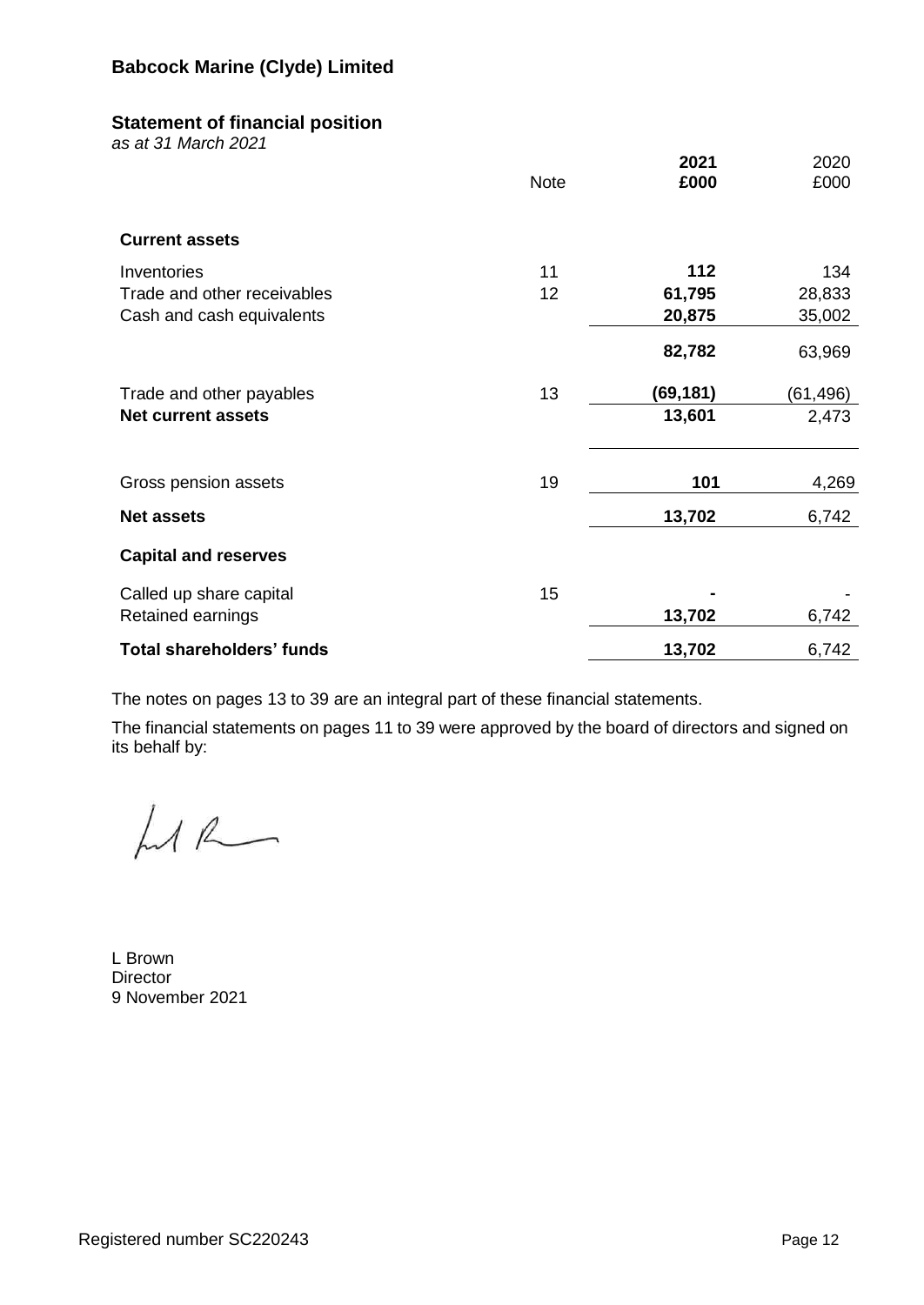# **Statement of changes in equity**

*for the year ended 31 March 2021*

|                                                         | <b>Note</b> | <b>Called</b><br>up<br>share<br>capital<br>£000 | <b>Retained</b><br>earnings<br>£000 | <b>Total</b><br>shareholders'<br>funds<br>£000 |
|---------------------------------------------------------|-------------|-------------------------------------------------|-------------------------------------|------------------------------------------------|
| <b>Balance at 1 April</b><br>2019                       |             |                                                 | 7,445                               | 7,445                                          |
| Profit for the financial<br>year<br>Other comprehensive |             |                                                 | 7,306                               | 7,306                                          |
| income                                                  |             |                                                 | 1,991                               | 1,991                                          |
| <b>Total comprehensive</b><br>income<br>Dividends paid  | 16          |                                                 | 9,297<br>(10,000)                   | 9,297<br>(10,000)                              |
| <b>Balance at 31 March</b><br>2020                      |             | $\blacksquare$                                  | 6,742                               | 6,742                                          |
| Profit for the financial<br>year                        |             |                                                 | 10,753                              | 10,753                                         |
| Other comprehensive<br>income                           |             |                                                 | (3,793)                             | (3,793)                                        |
| <b>Total comprehensive</b><br>income<br>Dividends paid  | 16          |                                                 | 6,960                               | 6,960                                          |
| <b>Balance at 31 March</b><br>2021                      |             |                                                 | 13,702                              | 13,702                                         |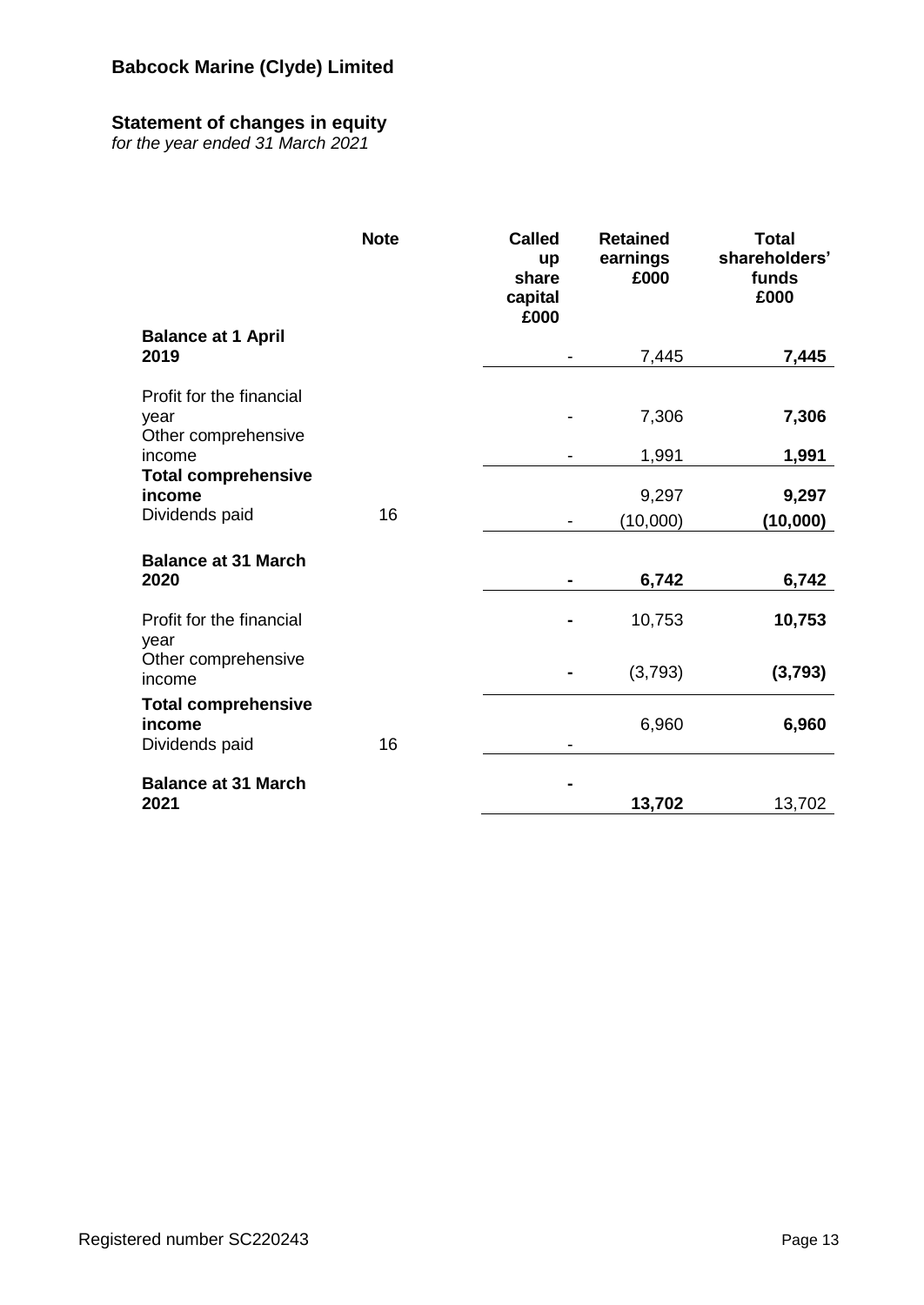## **Notes to the financial statements**

### **1 General information**

Babcock Marine (Clyde) Limited is a private company limited by shares which is incorporated and domiciled in the Scotland. The address of the registered Office is Rosyth Business Park, Rosyth, Dunfermline, Fife, KY11 2YD.

## **2 Summary of significant accounting policies**

The principal accounting policies applied in the preparation of these financial statements are set out below. These policies have been consistently applied to all the years presented.

## **Basis of preparation**

The financial statements have been prepared in accordance with Financial Reporting Standard 101, 'Reduced Disclosure Framework' (FRS 101). These financial statements are prepared on a going concern basis, under the historical cost convention, in accordance with the Companies Act 2006 as applicable to companies using FRS 101. The financial statements are prepared in sterling which is the functional currency of the Company and rounded to the nearest £'000.

The preparation of financial statements in conformity with FRS 101 requires the use of certain critical accounting estimates. It also requires management to exercise its judgement in the process of applying the Company's accounting policies. The areas involving a higher degree of judgement or complexity, or areas where assumptions and estimates are significant to the financial statements are disclosed in note 3.

The Company is a wholly owned subsidiary of Babcock Marine & Technology Holdings Limited and of its ultimate parent, Babcock International Group PLC. It is included in the consolidated financial statements of Babcock International Group PLC which are publicly available. Therefore the Company is exempt by virtue of section 400 of the Companies Act 2006 from the requirement to prepare consolidated financial statements*.*

The following exemptions from the requirements of IFRS have been applied in the preparation of these financial statements, in accordance with FRS 101:

- a) Paragraphs 45(b) and 46 to 52 of IFRS 2, 'Share based payments'
- b) IFRS 7, 'Financial instruments: Disclosures'
- c) Paragraphs 91 to 99 of IFRS 13 'Fair value measurement' (disclosure of valuation techniques and inputs used for fair value measurement of assets and liabilities)
- d) Paragraph 38 of IAS 1, 'Presentation of financial statements' comparative information in respect of:
	- paragraph 79(a) (iv) of IAS 1 Share capital and reserves;
- e) The requirements of the second sentence of paragraph 110 and paragraphs 113(a), 114, 115, 118, 119(a) to (c), 120 to 127 and 129 of IFRS 15 Revenue from Contracts with Customers.
- f) The following paragraphs of IAS 1, 'Presentation of financial statements': - 10(d), 10(f), 16, 38, 40, 111, and 134-136
	-
- g) IAS 7, 'Statement of cash flows'
- h) Paragraph 30 and 31 of IAS 8 'Accounting policies, changes in accounting estimates and errors'
- i) Paragraph 17 of IAS 24, 'Related party transactions' in respect of key management compensation
- j) The requirements of IAS 24, 'Related party disclosures' to disclose related party transactions entered into between two or more members of a group.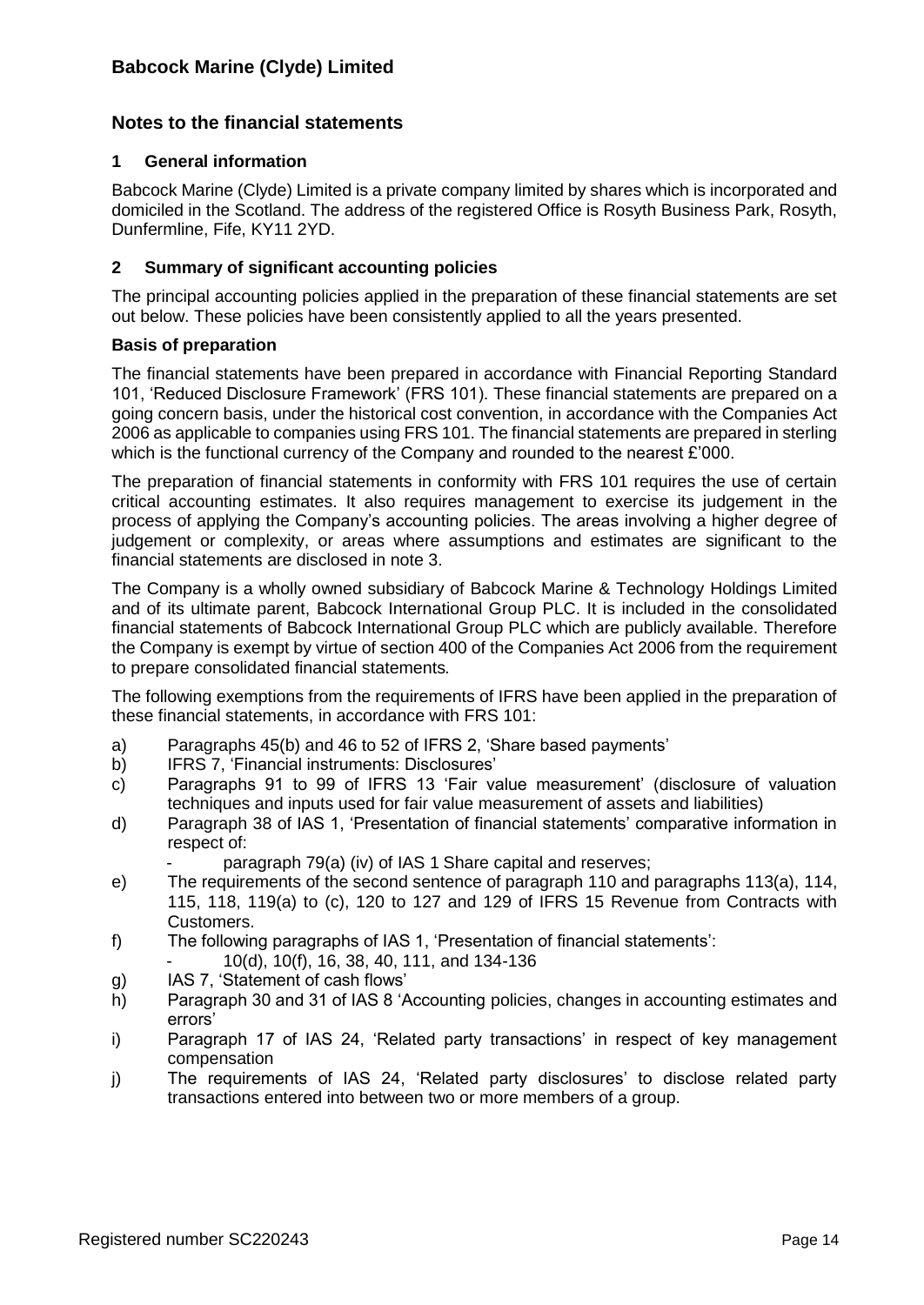## **2 Summary of significant accounting policies** *(continued)*

### **Going concern**

After making enquiries, the directors have a reasonable expectation that the Company has adequate resources to continue in operational existence for the foreseeable future. Accordingly, the directors consider it appropriate to continue to adopt the going concern basis in preparing these financial statements.

#### **Adoption of new and revised standards**

There are no amendments to accounting standards, or IFRIC interpretations that are effective for the year ended 31 March 2021 that have a material impact on the company's financial statements.

#### **Revenue**

Revenue recognised represents income derived from contracts with customers for the provision of goods and services in the ordinary course of business. Revenue is recognised in line with IFRS 15, Revenue from Contracts with Customers. IFRS 15 requires the identification of performance obligations in contracts, allocation of the contract price to the performance obligations and recognition of revenue as performance obligations are satisfied.

#### (a) Performance obligations

Contracts are assessed to identify each promise to transfer either a distinct good or service or a series of distinct goods or services that are substantially the same and have the same pattern of transfer to the customer. Goods and services are distinct and accounted for as separate performance obligations if the customer can benefit from them either on their own or together with other resources readily available to the customer and they are separately identifiable in the contract. The integrated output nature of many of the goods and services provided by the Company can result in contracts with one performance obligation.

(b) Allocation of contract price to performance obligations

The contract price represents the amount of consideration which the Company expects to receive in exchange for delivering the promised goods or services to the customer. Variable consideration is included in the contract price on the most likely outcome basis but only to the extent that it is highly probable that it will not reverse in the future. Given the bespoke nature of many of the goods and services the Company provides, stand-alone selling prices are generally not available and, in these circumstances, the Company allocates the contract price to performance obligations based on cost plus margin, in accordance with the Group's pricing principles. The Company's contracts typically do not include significant financing components.

#### (c) Revenue and profit recognition

Performance obligations are satisfied, and revenue recognised, as control of goods and services is transferred to the customer. Control can be transferred at a point in time or over time and the

Company determines, for each performance obligation, whether it is satisfied over time or at a point in time. Performance obligations are satisfied over time if any of the following criteria are satisfied:

- the customer simultaneously receives and consumes the benefits of the company's performance as it performs; or
- the company's performance does not create an asset with an alternative use to the company and the company has an enforceable right to payment for work done; or
- the company's performance creates or enhances an asset controlled by the customer.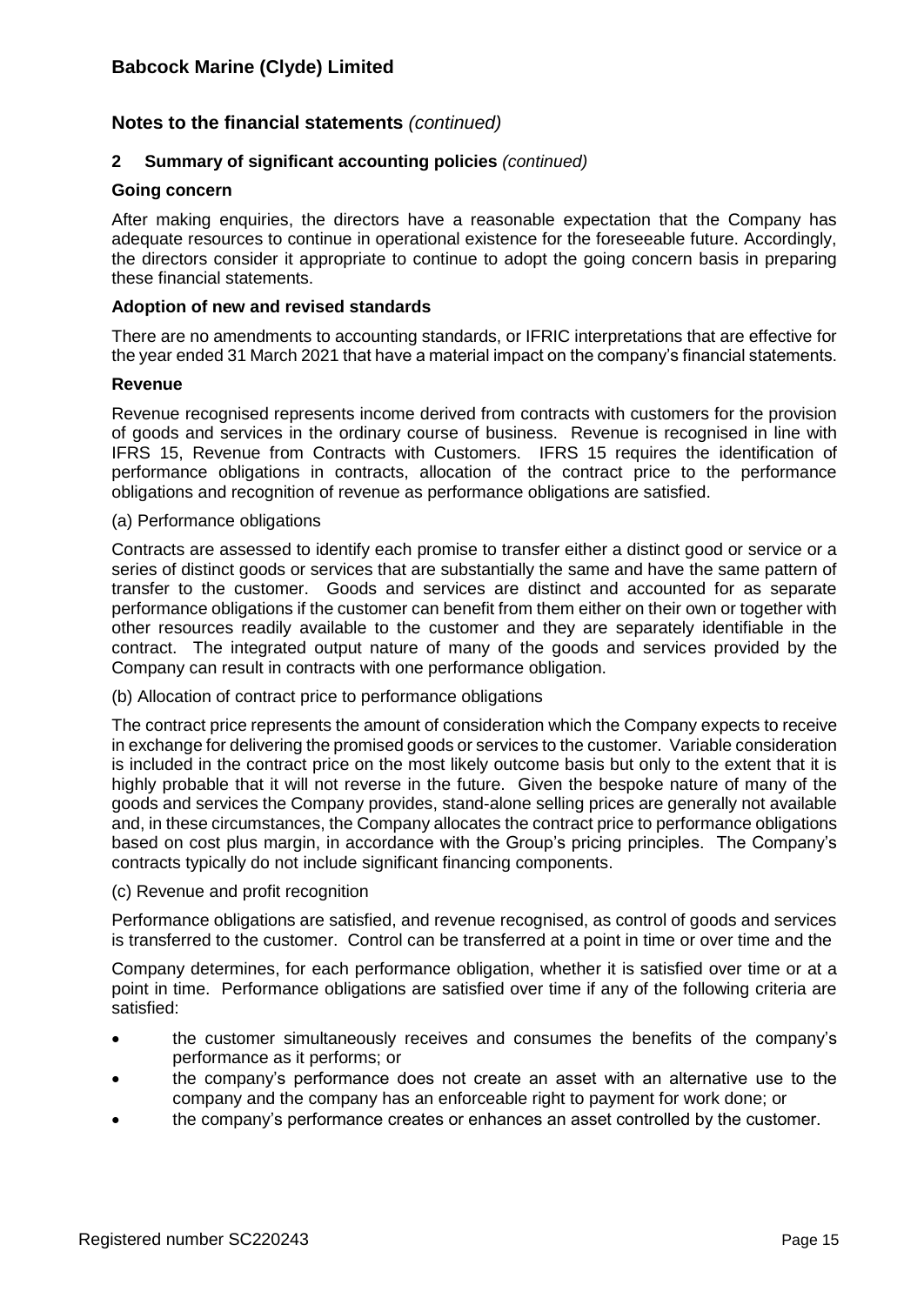## **2 Summary of significant accounting policies** *(continued)*

## **Revenue** *(continued)*

## (c) Revenue and profit recognition *(continued)*

Most of the Company's contracts meet the requirements to satisfy performance obligations and recognise revenue over time either because the customer simultaneously receives and consumes the benefits of the Company's performance as it performs or the Company's performance does not create an asset with an alternative use to the Company and the Company has an enforceable right to payment for work done.

Where the Company satisfies performance obligations over time, revenue is recognised using costs incurred as a proportion of total estimated costs to assess stage of completion, but with the stage of completion and revenue assessed in relation to each performance obligation. In some circumstances the Company also uses an output based earned value approach, as an indicator, to validate the cost based input approach and this approach uses suitably qualified and experienced Company personnel to assess the stage of completion of performance obligations.

If a performance obligation is not satisfied over time, then revenue is recognised at the point in time that control is transferred to the customer. Point in time recognition mainly applies to sale of goods. Control typically transfers to the customer when the customer has legal title to the goods and this is usually coincident with delivery of the goods to the customer and right to payment by the Company.

Profit is recognised to the extent that the final outcome on contracts can be reliably assessed. Contract outturn assessments are carried out on a contract-by-contract basis by suitably qualified and experienced Group personnel and the assessments of all significant contracts are subject to review and challenge by local management, sector management and Group management. Assessment of outcomes are in relation to separate performance obligations and include variable consideration, measured using the most likely outcome approach, to the extent that it is highly probable that there will not be a reversal in the amount of cumulative revenue recognised. Any expected loss on a contract is recognised immediately in the income statement.

The Company operates in a partnering environment with some customers and certain contracts include pain/gain share arrangements under which cost under/over spends against the contract target cost are shared with the customer. These contract sharing arrangements are included in the assessment of contract outturns.

The Company presents as an asset the gross amount due from customers for contract work for all contracts in progress for which costs incurred plus recognised profits (less recognised losses) exceed progress billings. The Company presents as a liability the gross amount due to customers for contract work for all contracts in progress for which progress billings exceed costs incurred plus recognised profits (less recognised losses).

#### (d) Costs of obtaining a contract

Pre-contract costs are recognised as expenses as incurred, except that directly attributable costs are recognised as an asset and amortised over the life of the contract when it can be reliably expected that a contract will be obtained and the contract is expected to result in future net cash inflows.

#### (e) Contract mobilisation costs

Post-contract award but pre-contract operational start-up mobilisation costs are recognised as an asset and amortised over the life of the contract.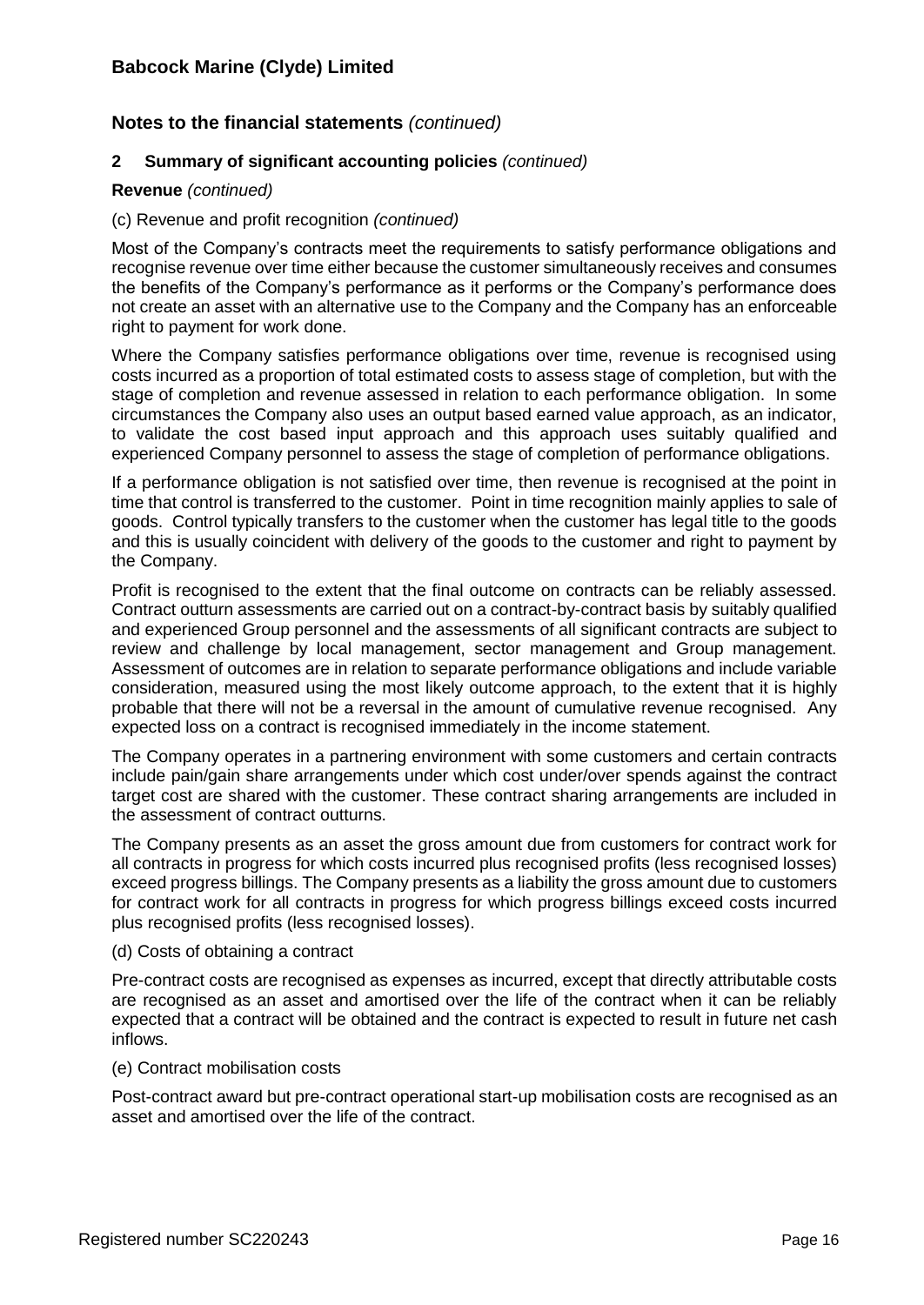## **2 Summary of significant accounting policies** *(continued)*

#### **Inventory and work in progress**

Inventory is valued at the lower of cost and net realisable value. Cost is determined on a first-in first-out method. In the case of finished goods and work in progress, cost comprises direct material and labour and an appropriate proportion of overheads.

#### **Trade receivables**

Trade receivables are stated at their cost less provision for bad debts. A provision for bad debt is established when there is objective evidence that the collection of the debt is no longer probable.

#### **Share based payments**

The Group operates equity-settled, share-based compensation plans. The economic cost of awarding shares and share options to employees is recognised as an expense in the income statement equivalent to the fair value of the benefit awarded. The fair value is determined by reference to option pricing models. The charge is recognised in the income statement over the vesting period of the award.

## **Taxation**

#### (a) Current income tax

Current tax is provided at amounts expected to be paid (or recovered) using the tax rates and laws that have been enacted or substantially enacted by the statement of financial position date.

#### (b) Deferred income tax

Deferred income tax is provided in full, using the liability method, on temporary differences arising between the tax basis of assets and liabilities and their carrying amounts in the consolidated financial statements. However, if the deferred income tax arises from initial recognition of an asset or liability in a transaction, other than a business combination, that at the time of the transaction affects neither accounting nor taxable profit or loss, it is not accounted for. Deferred income tax is determined using tax rates (and laws) that have been enacted, or substantially enacted by the statement of financial position date and are expected to apply when the related deferred income tax asset is realised or the deferred income tax liability is settled.

Deferred income tax assets are recognised to the extent that it is probable that future taxable profit will be available against which the temporary differences can be utilised.

Tax is recognised in the income statement except to the extent that it relates to items recognised directly in either other comprehensive income or in equity.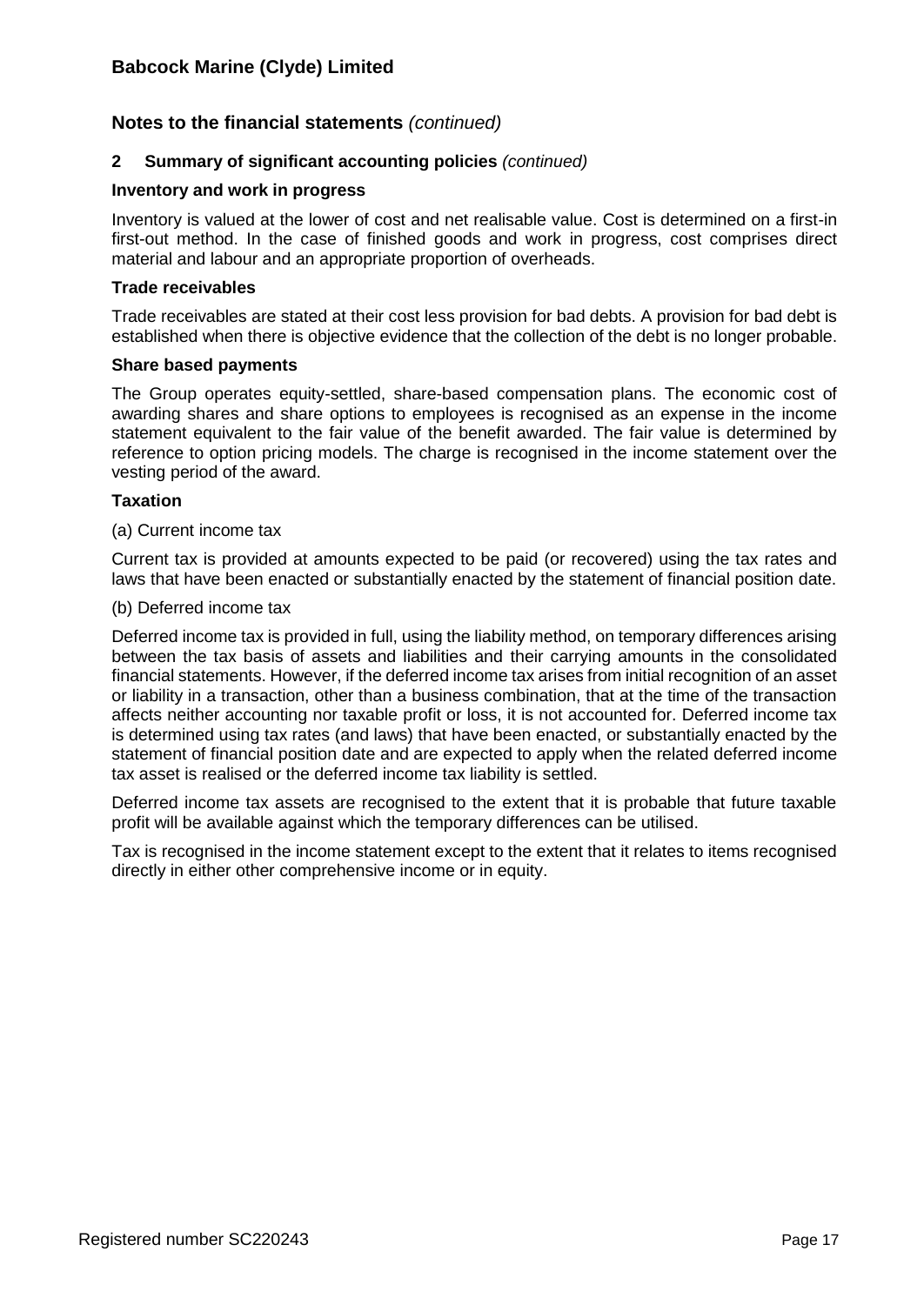## **2 Summary of significant accounting policies** *(continued)*

### **Pensions costs and other post-retirement benefits**

The Company participates in a defined benefit scheme that shares risks between entities under common control. The defined benefit scheme defines the amount of pension benefit that an employee will receive on retirement, usually dependent on one or more factors such as age, years of service and compensation.

The cost of providing benefits is determined using the projected unit credit actuarial valuation method. The total service cost and associated administration costs of the pension scheme are charged to operating profit in the entities who participate in the scheme. In addition, a retirement benefit interest charge on the net pension deficit is charged to the income statement as a finance cost. Actuarial gains and losses are recognised directly in equity through the statement of comprehensive income.

The fair value of plan assets, are measured in accordance with FRS 101 fair value hierarchy and includes the use of appropriate valuation techniques.

The extent to which the Company recognises its share of the income statement charge, the assets and liabilities of the scheme, and the actuarial gain or loss is determined by the proportion of active members of the scheme that it employs.

The scheme's liability is the present value of the defined benefit obligation at the end of the reporting date less the fair value of the plan assets at the reporting date.

The Company participates in a defined benefit contribution scheme. Obligations for contributions to the defined benefit pension plan are recognised as an expense in the income statement.

#### **Foreign currencies**

Foreign currency transactions are translated into the functional currency using the exchange rates prevailing at the dates of the transactions. Monetary assets and liabilities denominated in foreign currencies are translated into the local currency at the year end exchange rates.

Foreign exchange gains and losses resulting from the settlement of such transactions, and from the translation at exchange rates ruling at the statement of financial position date of monetary assets and liabilities denominated in foreign currencies, are recognised in the income statement.

#### **Dividend distribution**

Dividends are recognised as a liability in the Company's financial statements in the period in which they are approved.

#### **Finance costs**

Finance costs are recognised as an expense in the period in which they are incurred unless they are attributable to an asset under construction, in which case finance costs are capitalised

#### **Government Grants**

Government grants relating to costs are recognised as income over the periods necessary to match them with the related costs and are presented as other income credit in the income statement. Where grants are received in advance of the related expenses, they are initially recognised as liabilities within trade payables and other liabilities and released to match the related expenditure.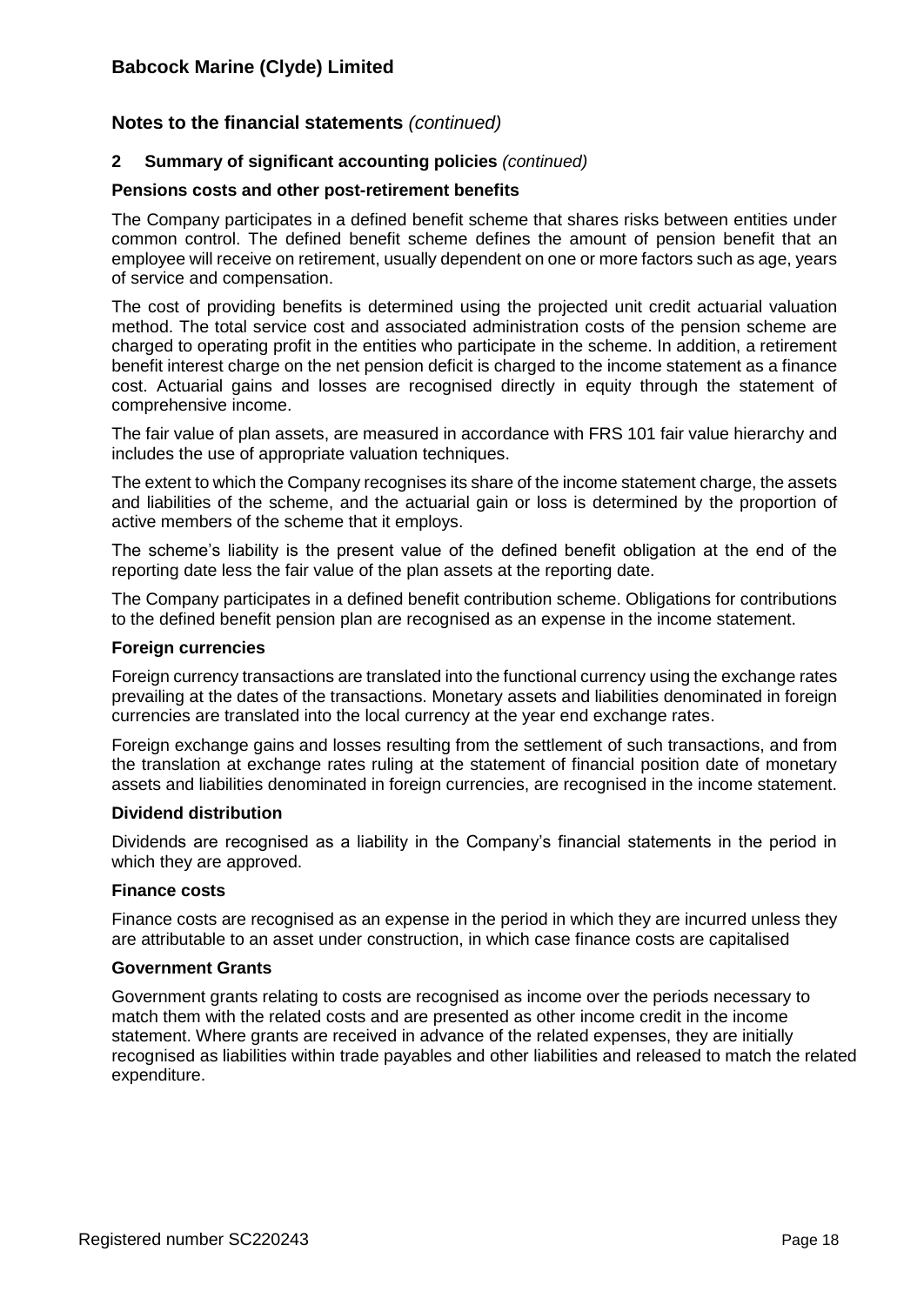## **3 Critical accounting estimates and judgements**

In the course of preparation of the financial statements no judgements have been made in applying the Company's accounting policies, other than those involving estimates, that have had a material effect on the amounts recognised in the financial statements. The application of the Company's accounting policies requires the use of estimates and the inherent uncertainty in forward looking estimates may result in a material adjustment to the carrying amount of assets and liabilities in the next financial year.

Critical accounting estimates are subject to continuing evaluation and are based on historical experience and other factors, including expectations of future events that are believed to be reasonable in light of known circumstances. Critical accounting estimates in relation to these financial statements are considered below:

#### **Revenue and profit recognition**

Revenue and profit recognition on contracts is based on estimates of outturn revenues and costs on a contract-by-contract basis. Both of these estimates can involve significant levels of estimation uncertainty. Estimating contract revenues can involve judgements around whether the Company will meet performance targets, earn incentives and the pricing of any scope changes, variations or claims under the contract. When considering variations to contracts, the Company must make a judgement as to whether the variation should be accounted for as a separate, distinct contract or be considered, and accounted for, as part of the original contract. This judgement will depend on the scope of the variation, its pricing and the contractual terms. Contract outturn assessments are carried out by suitably qualified and experienced personnel and include assessments of variable consideration and contract contingencies arising out of technical, commercial, operational and other risks. When considering variations, claims and contingencies, the Company analyses various factors including the contractual terms, status of negotiations with the customer and historic experience with that customer and similar contracts. The assessment of all significant contracts are subject to review and challenge. As contracts near completion, often less judgement is needed to determine the size of the expected outturn.

## **Defined benefit pension scheme**

The Company has an obligation to pay pension benefits to certain employees. The cost of these benefits and the present value of the obligation depend on a number of factors, including: life expectancy, salary increases, asset valuations and the discount rate on corporate bonds. Management estimates these factors in determining the net pension obligation in the statement of financial position. The assumptions reflect historical experience and current trends. See note 19 for the disclosures of the defined benefit pension scheme.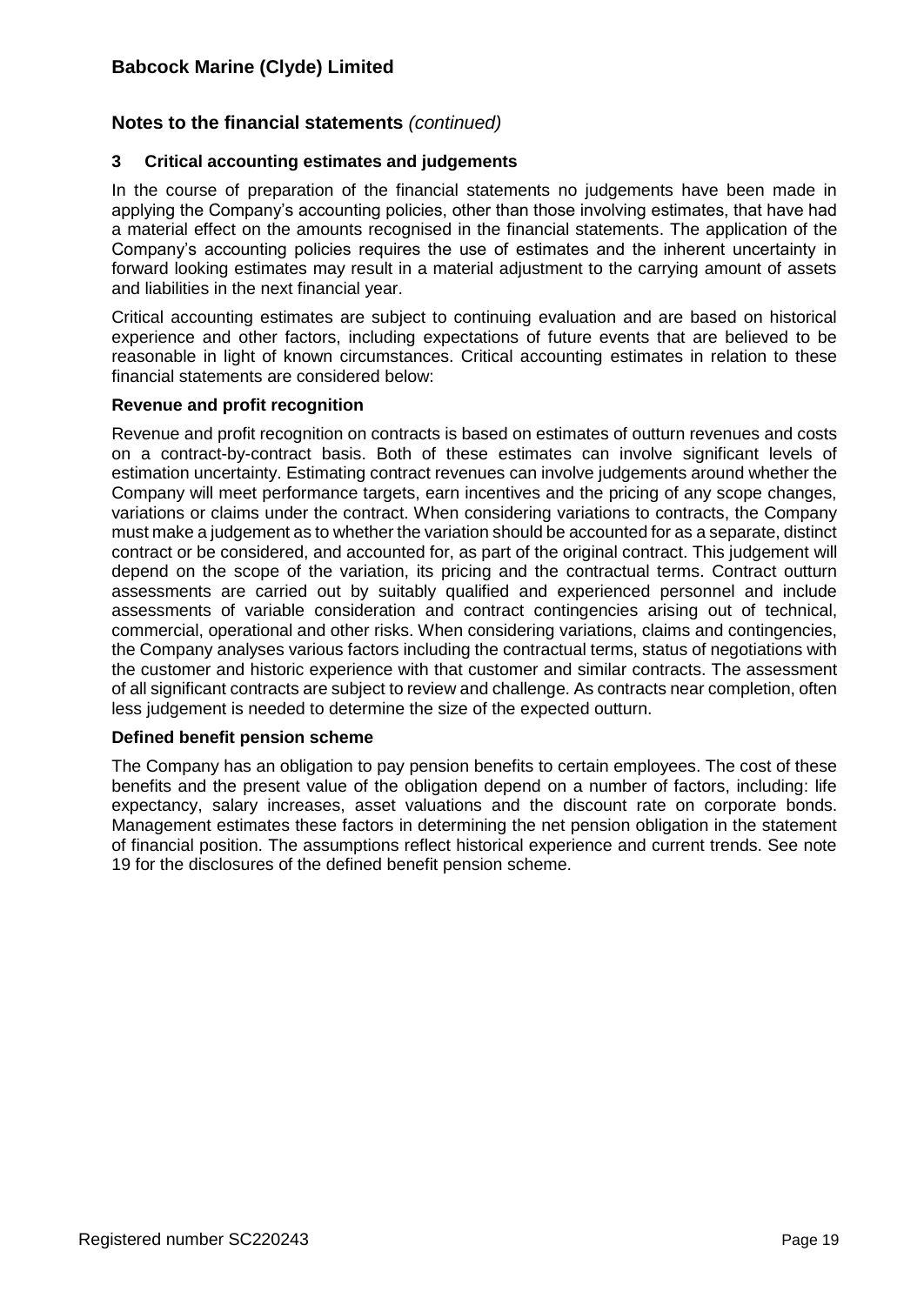# **Notes to the financial statements** *(continued)*

### **4 Revenue**

Revenue is wholly attributable to the principal activities of the Company and arises as follows:

|                                                                                                 | 2021<br>£000     | 2020<br>£000     |
|-------------------------------------------------------------------------------------------------|------------------|------------------|
| By area of activity:                                                                            |                  |                  |
| Provision of services – transferred over time<br>Sale of goods – transferred at a point in time | 195,844<br>2,462 | 174,314<br>3,691 |
|                                                                                                 | 198,306          | 178,005          |
| All the revenue originated in the United Kingdom.                                               |                  |                  |
| 5<br><b>Finance income and costs</b>                                                            |                  |                  |
|                                                                                                 | 2021<br>£000     | 2020<br>£000     |
| <b>Finance income:</b>                                                                          |                  |                  |
| Loan interest receivable from group undertakings                                                | 58               | 77               |
|                                                                                                 | 58               | 77               |
| <b>Finance costs:</b>                                                                           |                  |                  |
| Bank and other interest                                                                         | (3)              | (46)             |
|                                                                                                 | (3)              | (46)             |
| <b>Operating profit</b><br>6                                                                    |                  |                  |
| Operating profit is stated after charging:                                                      |                  |                  |
|                                                                                                 | 2021<br>£000     | 2020<br>£000     |
| Audit fees payable to the Company's auditors                                                    | 54               | 35               |

Fees paid to the Company's auditors, PricewaterhouseCoopers LLP, and its associates, for services other than statutory audit of the Company, are disclosed on a consolidated basis in the financial statements of the ultimate parent undertaking, Babcock International Group PLC. The group financial statements are required to comply with the statutory disclosure requirements.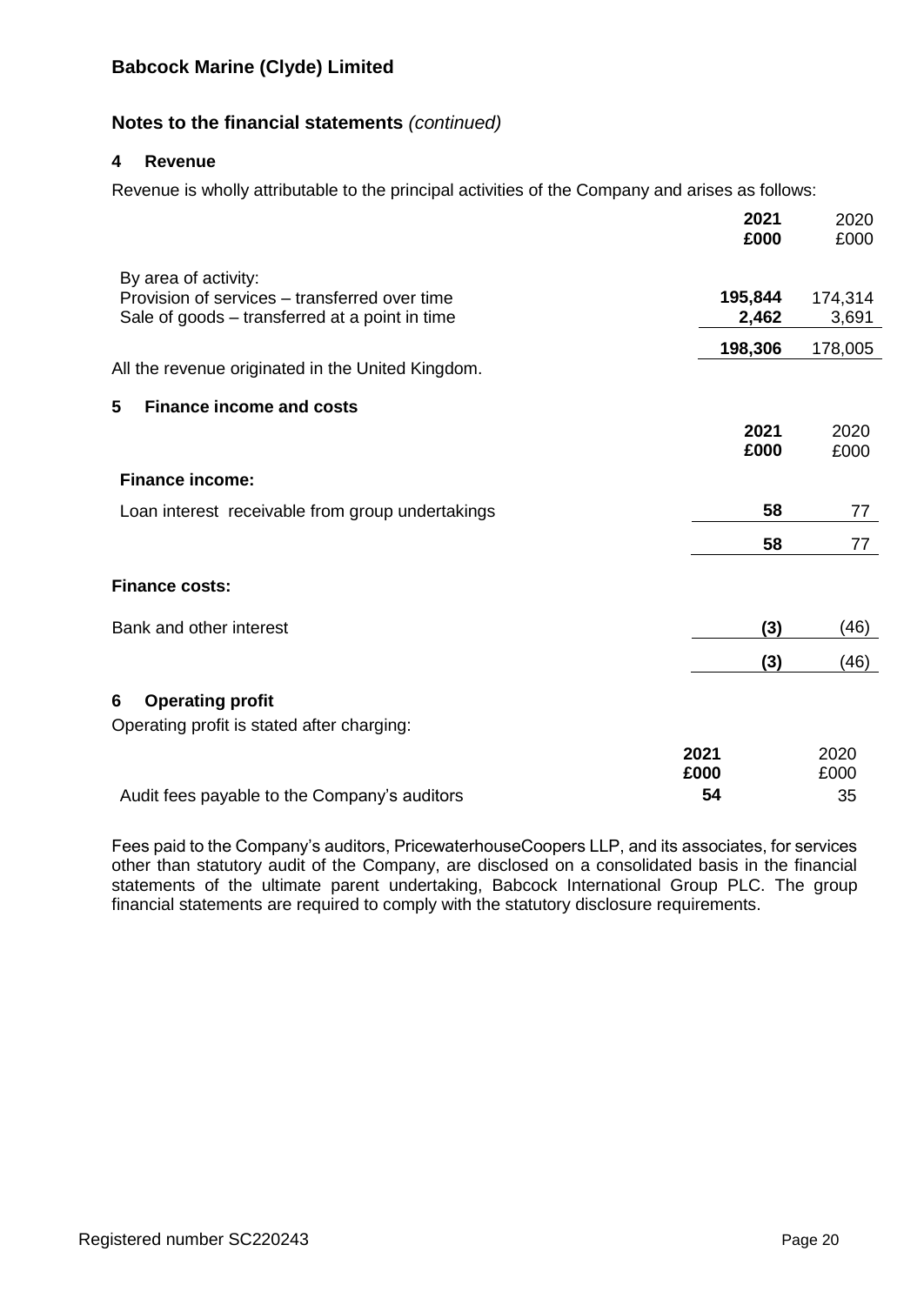# **Notes to the financial statements** *(continued)*

## **7 Staff costs**

The average monthly number of employees (including directors) employed by the Company during the year was as follows:

|                                         | 2021<br><b>Number</b> | 2020<br>Number |
|-----------------------------------------|-----------------------|----------------|
| By activity:                            |                       |                |
| Production                              | 1,728                 | 1,527          |
| Their aggregate remuneration comprised: |                       |                |
|                                         | 2021<br>£000          | 2020<br>£000   |
| Wages and salaries                      | 75,860                | 65,690         |
| Social security costs                   | 7,823                 | 7,120          |
| Other pension costs (note 19)           | 8,784                 | 8,610          |
|                                         | 92,467                | 81,420         |

Included in wages and salaries is a total expense of share-based payments of £nil (2020: £8,000) of which £nil (2020: £8,000) arises from transactions accounted for as equity settled share-based payment transactions.

Included in other pension costs are £1,124,000 (2020: £374,000) in respect of the defined benefit schemes and £7,660,000 (2020: £8,236,000) in respect of the defined contribution scheme.

The employment costs above include those of employees providing management services to other group companies, as well as staff seconded to other group companies. These are recharged to those business entities.

## **8 Directors' remuneration**

The emoluments of the directors, including pension contributions, paid the company in respect of services provided to this Company were as follows:

|                                                         | 2021 | 2020 |
|---------------------------------------------------------|------|------|
| The remuneration of the directors which was paid by the | £000 | £000 |
| Company was as follows:                                 |      |      |
| Emoluments (including benefits in-kind)                 | 461  | 314  |
| Defined contribution pension scheme                     | 10   | 10   |
|                                                         | 471  | 324  |

During the year two (2020: two) directors remunerated by Babcock Marine (Clyde) Limited were entitled to receive share options under long term incentive plans.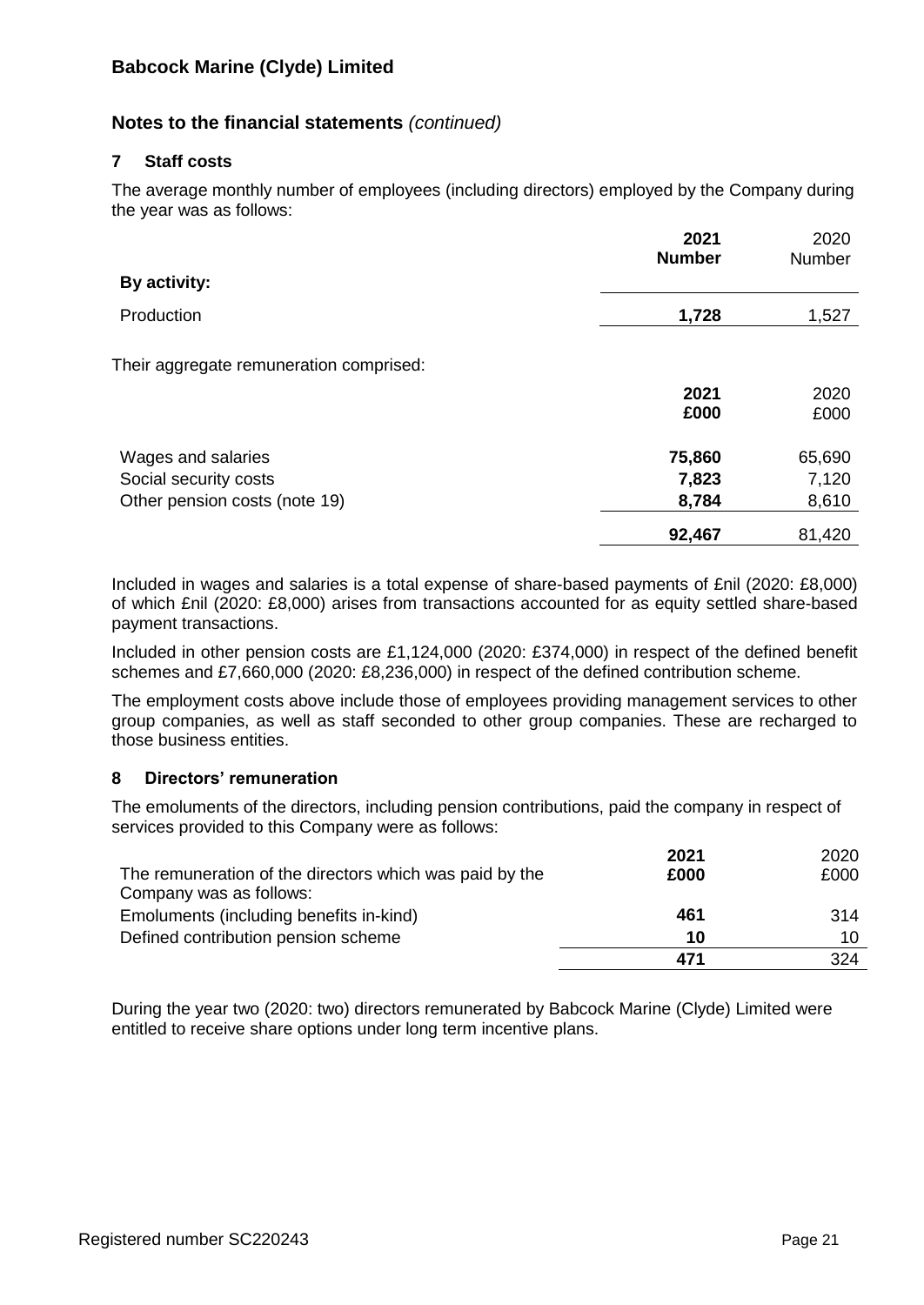# **Notes to the financial statements** *(continued)*

### **8 Directors' remuneration** *(continued)*

Retirement benefits are accruing to four directors (2020: four) under Group pension schemes.

Except for two (2020: four) directors, all of the directors of the Company are remunerated by other Babcock Group companies. It is not possible to make an accurate apportionment of these directors' emoluments relating to services provided to the Company and as such no disclosure of emoluments received by these directors has been made in these financial statements. No recharge is made for costs borne by the Company in relation to services performed by the directors in relation to other Babcock Group companies.

The above amounts for remuneration include the following in respect of the highest paid director:

|                                                                                                                             | 2021           | 2020 |
|-----------------------------------------------------------------------------------------------------------------------------|----------------|------|
|                                                                                                                             | £000           | £000 |
| Emoluments (excluding pension contributions)                                                                                | 280            | 166  |
| Company pension contributions (in place of accrued<br>benefit entitlement under the group's defined contribution<br>scheme) | $\blacksquare$ |      |

No share options exercised in the year.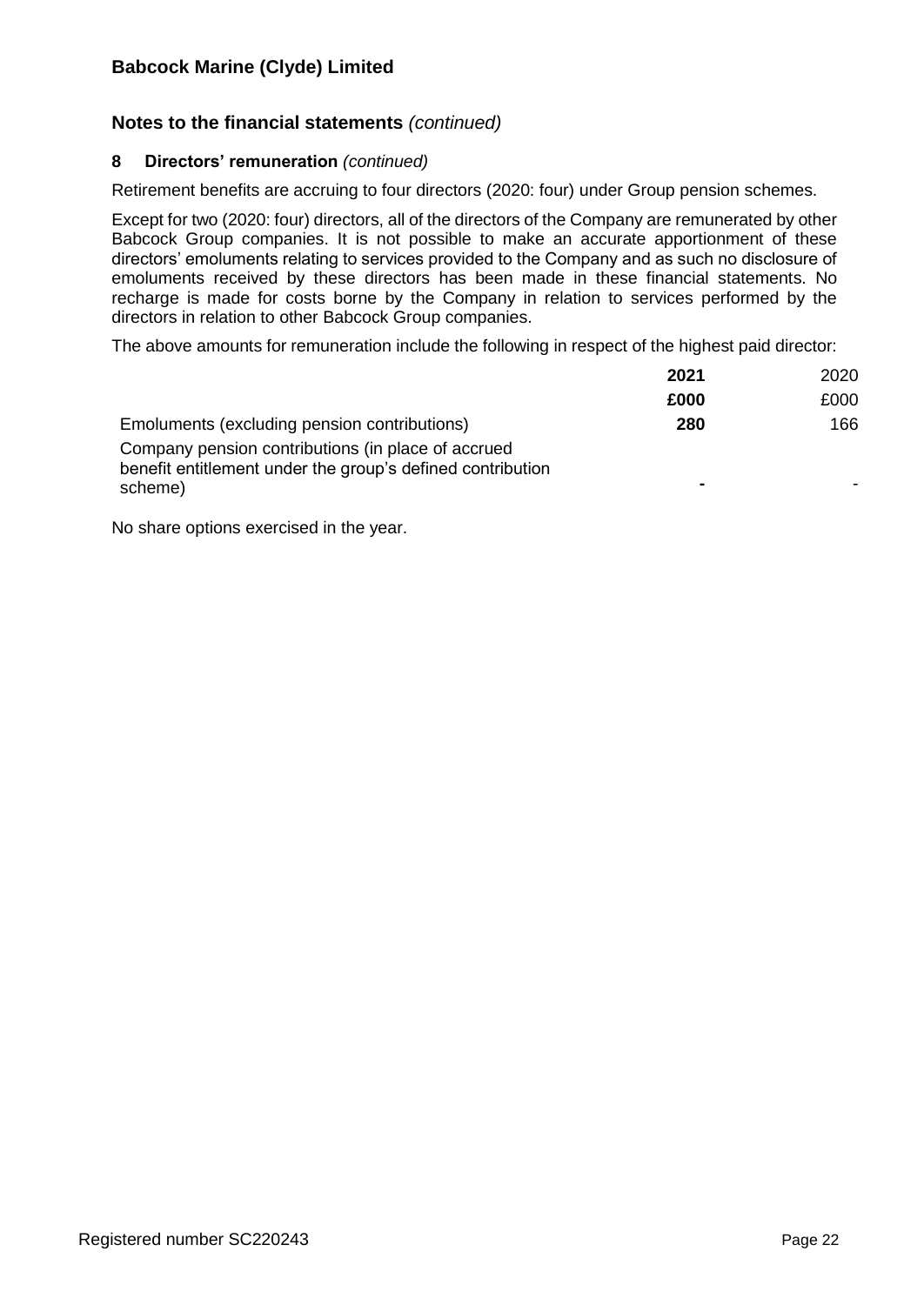### **9 Share based payments**

The charge to the income statement is based on the amount charged from Babcock International Group PLC. This charge represents an allocation of the total charge based on the proportion which relates to Babcock Marine (Clyde) Limited. The total charge has been based on the assumptions below and is based on the binomial model as adjusted, allowing for a closed form numerical-integrated solution, which makes it analogous to the Monte Carlo simulations, including performance conditions. The detailed description of the plans below is included within the Remuneration report in the Babcock International Group PLC Annual Report and Accounts.

During the year the total charge relating to employee share-based payment plans was £nil (2020: £8,000) all of which related to equity-settled share-based payment transactions. After tax, the income statement charge was £nil (2020: £6,000).

The fair value per option granted and the assumptions used in the calculation are as follows:

#### DBMP, PSP and DBP

|          | Options<br>awarded<br>Number | Share price<br>at grant or<br>modification<br>date<br>Pence | Expected<br>volatility<br>% | Option life<br>Years | Expectations<br>of meeting<br>performance<br>criteria-<br>EPS/ROCE<br>% | Fair value<br>per option-<br><b>TSR</b><br>Pence | Fair value<br>per option-<br>EPS/ROCE<br>Pence | Correlation<br>$\%$ | Grant or<br>modification<br>date |
|----------|------------------------------|-------------------------------------------------------------|-----------------------------|----------------------|-------------------------------------------------------------------------|--------------------------------------------------|------------------------------------------------|---------------------|----------------------------------|
| 2020 PSP | 695,458                      | 350.0                                                       | 19.0%                       | 6.0                  | 100.0%                                                                  | $\overline{\phantom{m}}$                         | 305.2                                          | 55.0%               | 01/12/20                         |
| 2020 PSP | 2,091,247                    | 350.0                                                       | 19.0%                       | 4.0                  | 100.0%                                                                  | $\qquad \qquad -$                                | 350.0                                          | 55.0%               | 01/12/20                         |
| 2020 PSP | 1,341,477                    | 350.0                                                       | 19.0%                       | 6.0                  | 100.0%                                                                  | 137.9                                            | 305.2                                          | 55.0%               | 01/12/20                         |
| 2020 DBP | 118,320                      | 289.0                                                       | 19.0%                       | 4.0                  | 100.0%                                                                  | $\qquad \qquad -$                                | 289.0                                          | 55.0%               | 03/08/20                         |
| 2020 DBP | 146,306                      | 289.0                                                       | 19.0%                       | 3.0                  | 100.0%                                                                  | $\overline{\phantom{m}}$                         | 289.0                                          | 55.0%               | 03/08/20                         |
| 2020 DBP | 192,096                      | 284.2                                                       | 19.0%                       | 4.0                  | 100.0%                                                                  | $\qquad \qquad -$                                | 284.2                                          | 55.0%               | 13/08/20                         |
| 2020 DBP | 8,474                        | 284.2                                                       | 19.0%                       | 3.0                  | 100.0%                                                                  | $\qquad \qquad -$                                | 284.2                                          | 55.0%               | 13/08/20                         |
| 2019 PSP | 1,370,671                    | 472.8                                                       | 11.0%                       | 6.0                  | -                                                                       | 70.9                                             | 472.8                                          | 45.0%               | 13/06/19                         |
| 2019 PSP | 3,019,033                    | 472.8                                                       | 11.0%                       | 4.0                  |                                                                         | 70.9                                             | 472.8                                          | 45.0%               | 13/06/19                         |
| 2019 DBP | 313,909                      | 472.8                                                       | 11.0%                       | 4.0                  | 100.0%                                                                  | $\qquad \qquad -$                                | 472.8                                          | 45.0%               | 13/06/19                         |
| 2019 DBP | 93,430                       | 472.8                                                       | 11.0%                       | 3.0                  | 100.0%                                                                  | $\qquad \qquad -$                                | 472.8                                          | 45.0%               | 13/06/19                         |
| 2018 PSP | 860,157                      | 856.0                                                       | 14.0%                       | 6.0                  |                                                                         | 370.9                                            | 856.0                                          | 56.0%               | 13/06/18                         |
| 2018 PSP | 1,699,323                    | 856.0                                                       | 14.0%                       | 4.0                  |                                                                         | 370.9                                            | 856.0                                          | 56.0%               | 13/06/18                         |
| 2018 DBP | 187,433                      | 856.0                                                       | 14.0%                       | 4.0                  | 100.0%                                                                  | $\overline{\phantom{m}}$                         | 856.0                                          | 56.0%               | 13/06/18                         |
| 2018 DBP | 90,777                       | 856.0                                                       | 14.0%                       | 3.0                  | 100.0%                                                                  | -                                                | 856.0                                          | 56.0%               | 13/06/18                         |
| 2017 PSP | 902,424                      | 905.5                                                       | 15.0%                       | 6.0                  | $\qquad \qquad -$                                                       | 131.2                                            | 905.5                                          | 46.0%               | 14/06/17                         |
| 2017 PSP | 1,769,338                    | 905.5                                                       | 15.0%                       | 4.0                  |                                                                         | 131.2                                            | 905.5                                          | 46.0%               | 14/06/17                         |
| 2017 DBP | 186,949                      | 905.5                                                       | 15.0%                       | 4.0                  | 100.0%                                                                  | $\qquad \qquad -$                                | 905.5                                          | 46.0%               | 14/06/17                         |
| 2017 DBP | 103,246                      | 905.5                                                       | 15.0%                       | 3.0                  | 100.0%                                                                  |                                                  | 905.5                                          | 46.0%               | 14/06/17                         |

1. DBMP = 2012 Deferred Bonus Matching Plan, PSP = 2009 Performance Share Plan and DBP = 2012 Deferred Bonus

Both the vesting period and the expected life of all PSP awards is three years, but for the DBP it is two years, other than for Executive Directors where the vesting period is three years. The holders of all awards receive dividends.

The PSP awards are split evenly between the performance criteria of TSR, EPS and ROCE. There are no performance conditions attached to the DBP.

The expected volatility is based on historical volatility over the last one to three years. The expected life is the average expected period to exercise. The risk free rate of return is the yield on zero-coupon government bonds of a term consistent with the assumed option life.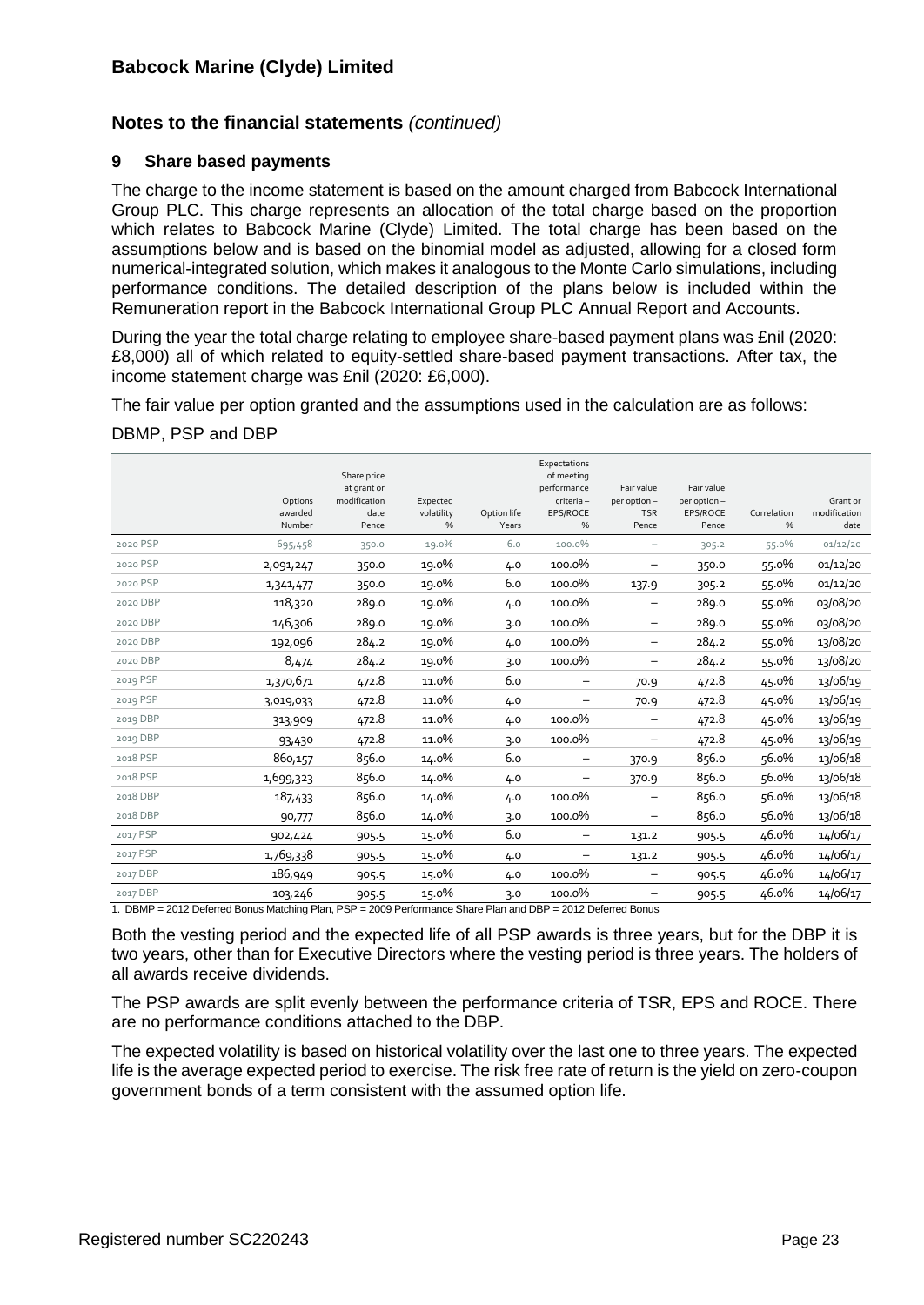## **Notes to the financial statements** *(continued)*

#### **9 Share based payments (continued)**

The Group also operates the Babcock Employee Share Plan which allows employees to contribute up to £150 per month to the fund, which then purchases shares on the open market on the employees' behalf. The Group provides matching shares, purchased on the open market, of one share for every 10 purchased by the employee. During the year the Group bought 180,175 matching shares (2020: 104,756 matching shares) at a cost of £0.5million (2020: £0.5million).

#### **10 Income tax expense**

#### **Tax expense included in income statement**

| <b>Current tax:</b>                                                                          | 2021<br>£000 | 2020<br>£000 |
|----------------------------------------------------------------------------------------------|--------------|--------------|
| UK Corporation tax on profits for the year                                                   |              | 1,631        |
| Current tax charge for the year                                                              |              | 1,631        |
| Deferred tax:<br>Origination and reversal of temporary differences<br>Prior year adjustments | 98<br>(13)   | 124<br>176   |
| Total deferred tax credit (note 14)                                                          | 85           | 300          |
| Tax on profit                                                                                | 85           | 1,931        |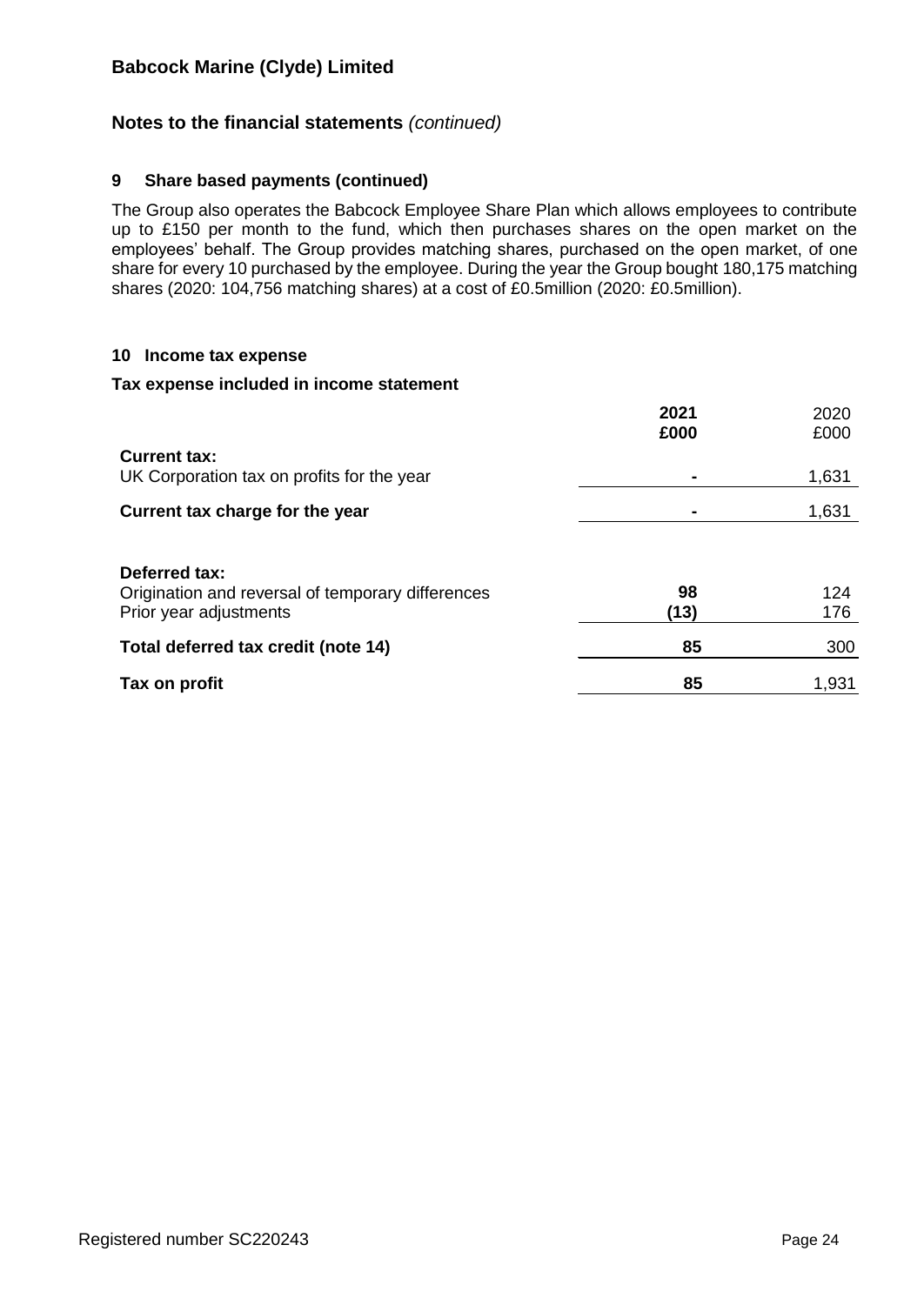# **Notes to the financial statements** *(continued)*

## **10 Income tax expense** *(continued)*

## **Tax expense / (income) included in other comprehensive income**

|                                                                                                             | 2021<br>£000 | 2020<br>£000 |
|-------------------------------------------------------------------------------------------------------------|--------------|--------------|
| Current tax                                                                                                 |              |              |
| Deferred tax:<br>Tax impact of actuarial losses / gains<br>$\overline{\phantom{a}}$<br>on pension liability | (890)        | 489          |
| Impact of change in tax rates<br>$\blacksquare$                                                             |              | 22           |
| Tax (income) / expense included in other comprehensive<br>income                                            | (890)        | 511          |

Tax expense for the year is lower (2020: higher) than the standard effective rate of corporation tax in the UK for the year ended 31 March 2021 of 19% (2020: 19%). The differences are explained below:

|                                                                                                            | 2021<br>£000     | 2020<br>£000 |
|------------------------------------------------------------------------------------------------------------|------------------|--------------|
| <b>Profit before taxation</b>                                                                              | 10,838           | 9,237        |
| Profit before taxation multiplied by standard UK corporation<br>tax rate of 19% (2020: 19%)<br>Effects of: | 2,059            | 1,755        |
| Group relief (claimed) for nil consideration<br>Adjustments in respect of deferred tax for prior years     | (1, 961)<br>(13) | 176          |
| Total tax charge for the year                                                                              | 85               | 1,931        |

In 2020 Budget, it was announced that the decrease in the UK rate of corporation tax from 19% to 17% was cancelled. On 24 May 2021, the Finance Act 2021 was substantively enacted, increasing the main rate of UK corporation tax from 19% to 25% with effect from 1 April 2023. As the increase of the rate to 25% had not been substantively enacted at the balance sheet date, its effects are not included in these financial statements.

#### **11 Inventories**

|                                     | 2021 | 2020 |
|-------------------------------------|------|------|
|                                     | £000 | £000 |
| Finished goods and goods for resale | 112  | 134  |
|                                     |      |      |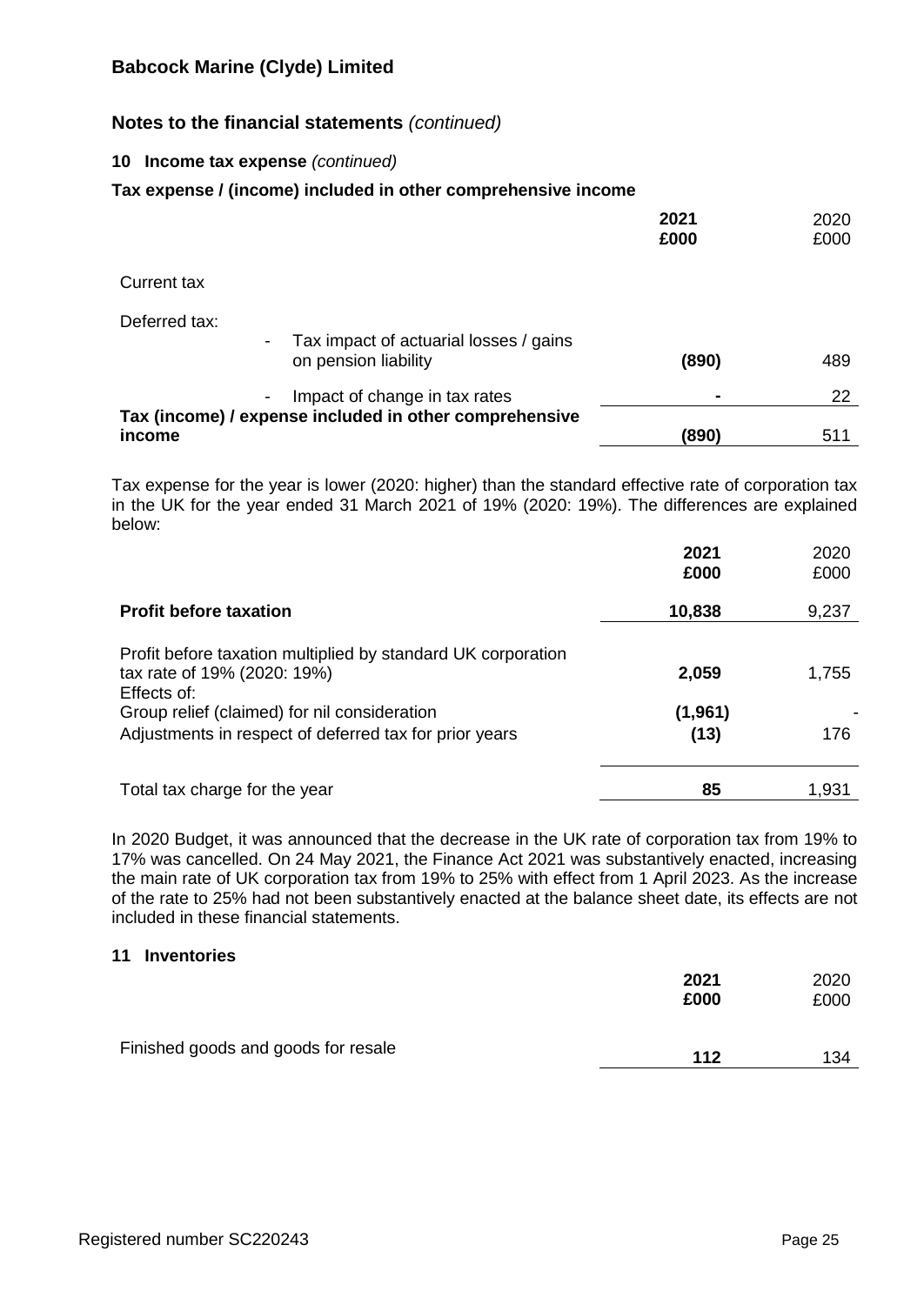# **Notes to the financial statements** *(continued)*

## **12 Trade and other receivables**

|                                              | 2021   | 2020   |
|----------------------------------------------|--------|--------|
|                                              | £000   | £000   |
| Amounts falling due within one year:         |        |        |
| Trade receivables                            | 294    | 444    |
| Amounts due from customers for contract work | 12,855 | 3,645  |
| Amounts owed by group undertakings           | 46,128 | 22,056 |
| Other receivables                            | 2,066  | 2,152  |
| Prepayments and accrued income               | 452    | 536    |
|                                              | 61,795 | 28,833 |

Amounts owed by group undertakings are unsecured and repayable on demand.

|                                                           | <b>Amounts</b><br>due for<br>contract<br>work | <b>Accrued</b><br><b>Income</b> | <b>Total</b> |
|-----------------------------------------------------------|-----------------------------------------------|---------------------------------|--------------|
|                                                           | £000                                          | £000                            | £000         |
| 31 March 2020                                             | 3,645                                         | 283                             | 3,928        |
| Transfers from contract assets                            |                                               |                                 |              |
| recognised at the beginning of the year<br>to receivables | (3,645)                                       | (283)                           | (3,928)      |
| Increase due to work done not yet                         |                                               |                                 |              |
| billed                                                    | 12,855                                        | 201                             | 13,056       |
| At 31 March 2021                                          | 12,855                                        | 201                             | 13,056       |
|                                                           |                                               | 2021<br>£000                    | 2020<br>£000 |
| Amounts falling due within one year:                      |                                               |                                 |              |
| Trade creditors                                           |                                               | 12,542                          | 16,628       |
| Amounts owed to parent and group undertakings             |                                               | 14,236                          | 6,901        |
| Taxation and social security                              |                                               | 2,114                           | 1,791        |
| UK corporation tax payable                                |                                               | 13,533                          | 13,533       |
| Deferred tax (Note 14)                                    |                                               | 18                              | 823          |
| Payments received on account                              |                                               | 842                             | 730          |
| Other payables                                            |                                               | 2,452                           | 2,762        |
| Accruals and deferred income                              |                                               | 23,444                          | 18,328       |
|                                                           |                                               | 69,181                          | 61,496       |

Amounts owed to parent and group undertakings are unsecured, interest free, and repayable on demand.

The Company has access to the Babcock International Group PLC overdraft facility. The Company along with fellow group undertakings has provided cross-guarantees in relation to this facility (note 18).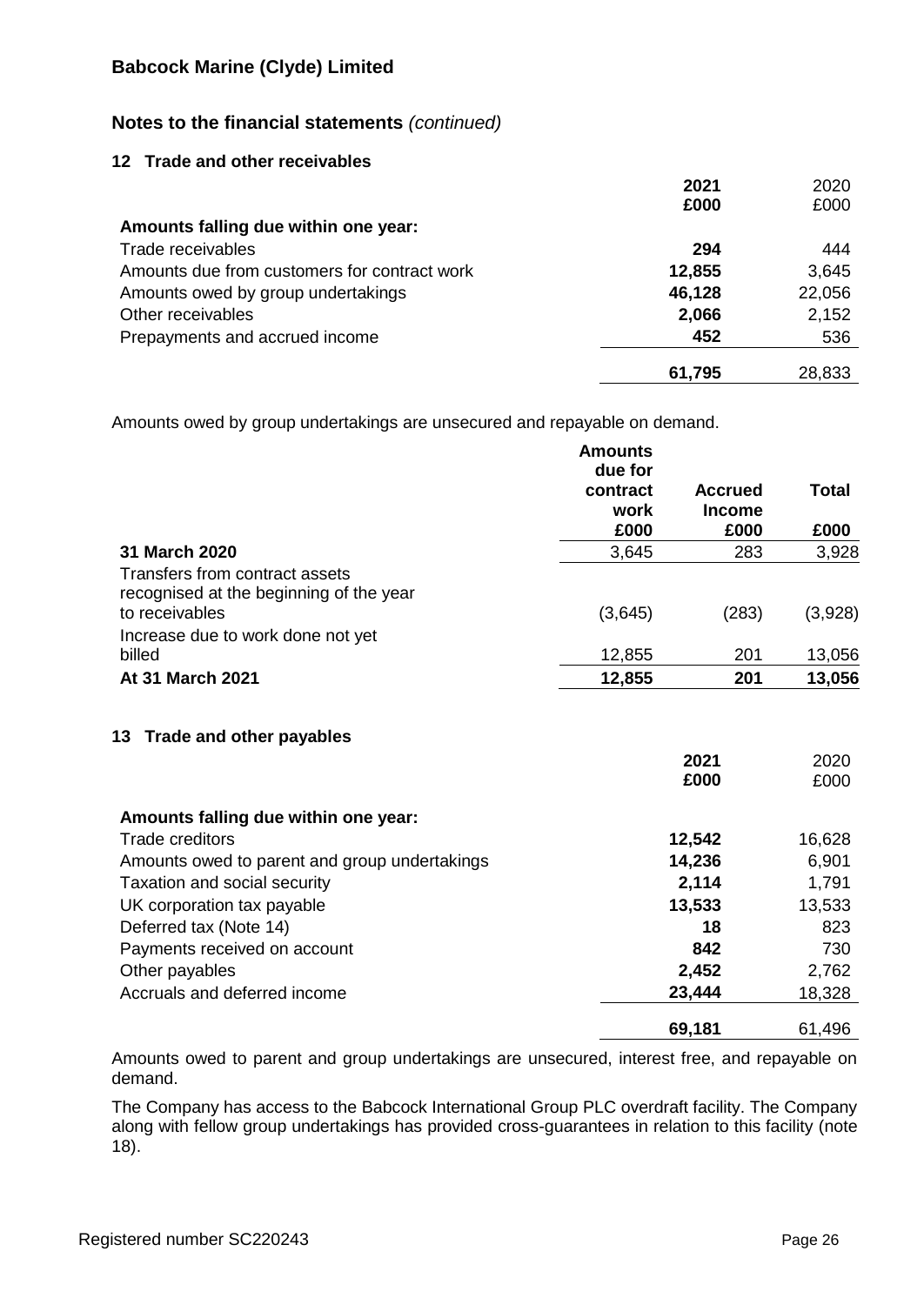# **Notes to the financial statements** *(continued)*

## **13 Trade and other payables** *(continued)*

|                                                                                                 | <b>Contract</b><br>cost<br>accruals<br>£000 | <b>Advance</b><br>payments<br>£000 | Total<br>£000 |
|-------------------------------------------------------------------------------------------------|---------------------------------------------|------------------------------------|---------------|
| <b>At 1 April 2020</b>                                                                          | 15,658                                      | 730                                | 16,388        |
| Revenue recognised that was included<br>in contract liabilities at the beginning of<br>the year |                                             | (730)                              | (730)         |
| Increase due to cash received,<br>excluding amounts recognised as                               |                                             |                                    |               |
| revenue                                                                                         |                                             | 842                                | 842           |
| Amounts accrued                                                                                 | 20,470                                      | ٠                                  | 20,470        |
| Amounts utilised                                                                                | (15,658)                                    | $\overline{\phantom{a}}$           | (15, 658)     |
| <b>At 31 March 2021</b>                                                                         | 20,470                                      | 842                                | 21,312        |

## **14 Deferred taxation**

The major components of the deferred tax liabilities and deferred tax assets are recorded as follows:

| Deferred tax assets/(liabilities)                        | <b>Accelerated</b><br>capital<br>allowances | <b>Other</b> | <b>Total</b> |
|----------------------------------------------------------|---------------------------------------------|--------------|--------------|
|                                                          | £000                                        | £000         | £000         |
| At 1 April 2020:                                         | 1                                           | (824)        | (823)        |
| Charged to the income statement                          |                                             | (85)         | (85)         |
| Credited to other comprehensive income<br>$\blacksquare$ |                                             | 890          | 890          |
| At 31 March 2021:                                        |                                             | (19)         | (18)         |
| 15 Called up Share capital                               |                                             |              |              |
|                                                          |                                             | 2021         | 2020         |
|                                                          |                                             | £            | £            |
| <b>Allotted and fully paid</b>                           |                                             |              |              |
| 1 (2020: 1) ordinary shares of £1 each                   |                                             | 1            |              |

## **16 Dividends**

Dividends declared and paid were £nil (2020: £10,000,000), this is equivalent to £nil per share (2020: £10,000,000). There are no plans for a final dividend.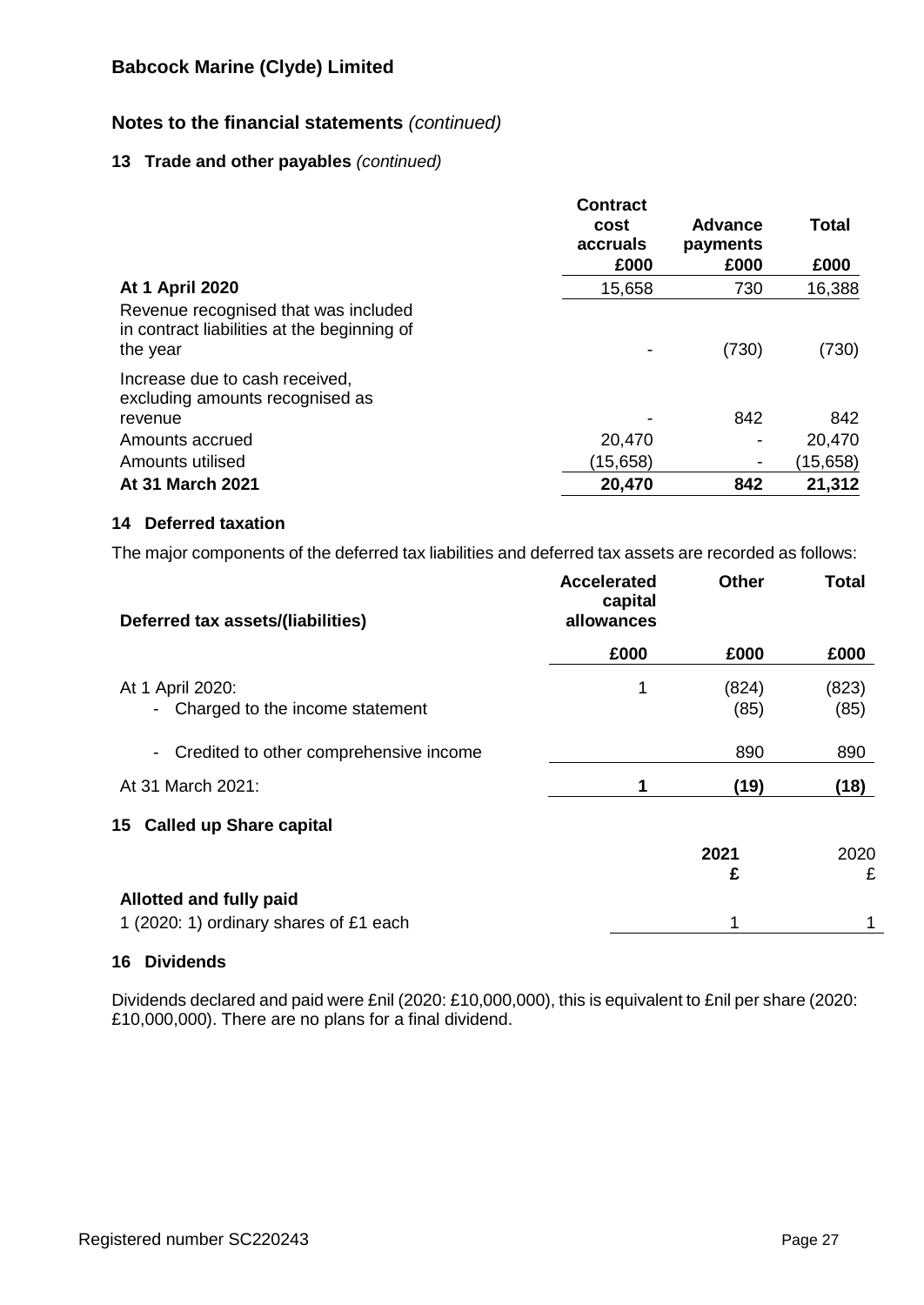## **17 Guarantees and financial commitments**

## **Contingent liabilities**

At the year-end date the Company had joint and several liability for the drawn bank overdraft facilities of other Group companies of £nil (2020: £nil).

## **18 Related party disclosures**

The Company has taken advantage of the exemptions within FRS 101 not to disclose transactions and balances with Babcock International Group PLC and its wholly owned subsidiaries, on the grounds that the Company itself is a wholly owned subsidiary of Babcock International Group PLC, for which the consolidated financial statements are publicly available.

## **19 Pension commitments**

The Company accounts for pension costs in accordance with IAS 19. The Company contributes to a defined contribution scheme in the UK in respect of a number of its employees. The Company contributes to a defined benefit scheme in the UK in respect of a number of its employees (the "Citrus Clyde Pension scheme"). The Company is also a contributing employer to defined benefit schemes (the "Babcock International Group Pension Scheme" and "Rosyth Royal Dockyard Pension Scheme"). The Company is severally liable, along with the other participating employers, for the assets and liabilities of these schemes. The allocation of the assets and liabilities of the schemes which have been recognised in these financial statements are detailed in this note.

The nature of the schemes are that the employees contribute to the schemes with the employers paying the balance of the cost required. The contributions required and the assessment of the assets and the liabilities that have accrued to members and any deficit recovery payments required are agreed by the participating employer companies with the trustees who are advised by an independent, qualified actuary.

The key risks relate primarily to longevity, the expected inflation rate in the future which impacts on pension increases and indirectly salary increases and the discount rate used to value the liabilities. These schemes have mitigated some of these risks by taking out longevity swaps in respect of pensioners and their spouses, and through investment committees have significantly hedged the interest rate and inflation risk through derivative instruments and introduced benefit changes impacting future service benefits which included capping of pensionable salaries, capping pension increases, increased normal retirement age in line with state pension ages and increased the level of member contributions.

The schemes are funded by payments to legally separate trustee-administered funds. The trustees of the schemes are required by law to act in the best interests of the scheme's members. In addition to determining future contribution requirements (with the agreement of the participating employers), the trustees are responsible for setting the schemes' investment strategy (subject to consultation). The schemes have an independent trustee and member nominated trustees. The schemes are subject to regulation under the funding regime set out in Part III of the Pensions Act 2004.

In the last financial year, the Babcock International Group Pension Scheme was closed to future accrual for some employees. These members moved from active to active deferred members of the scheme, retaining a final salary link.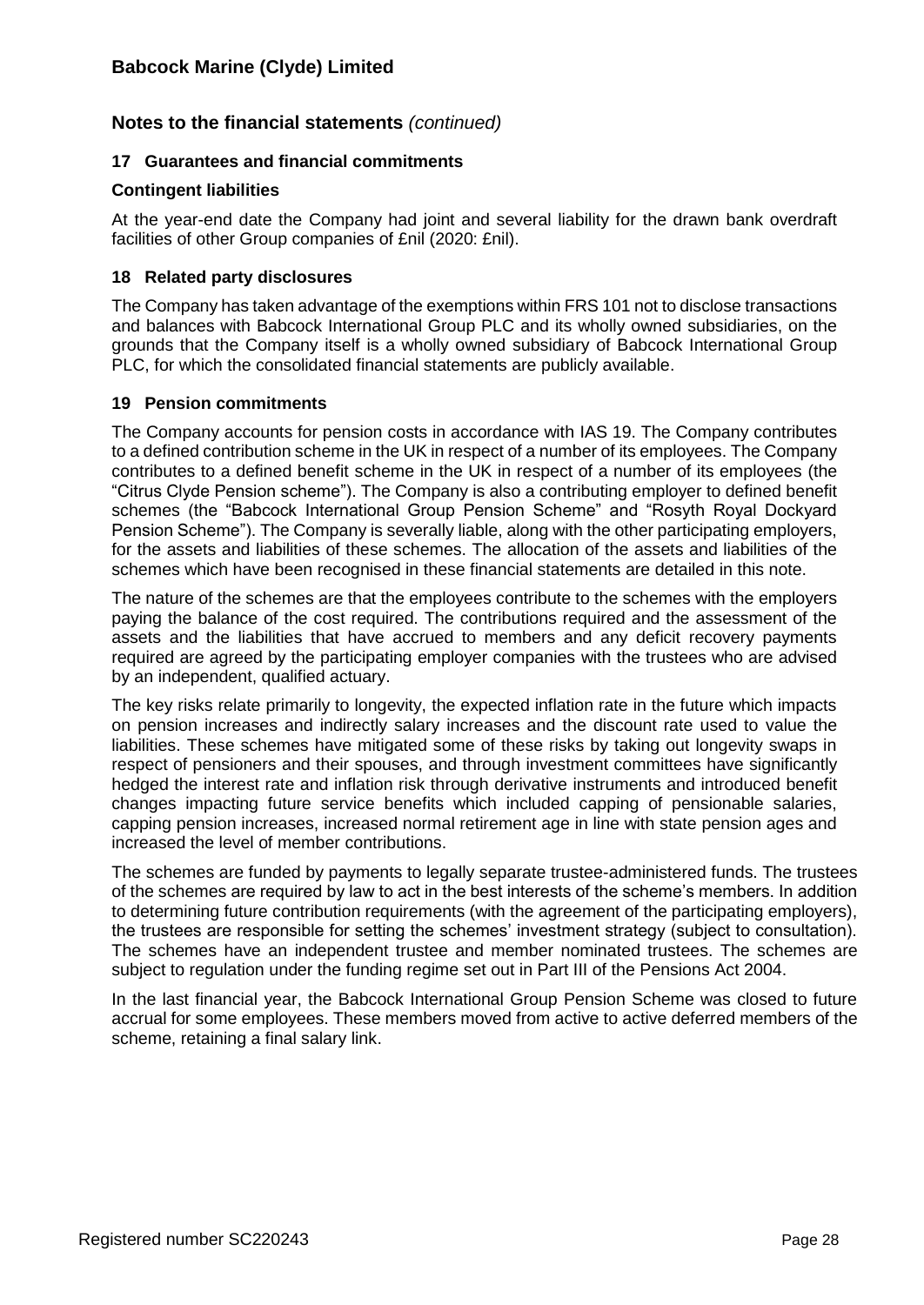## **Notes to the financial statements** *(continued)*

#### **19 Pension commitments** *(continued)*

#### **BIG Pension Scheme**

The IAS 19 valuation has been updated at 31 March 2021 by an independent qualified actuary using revised assumptions that are consistent with the requirements of IAS 19. The date of the last full actuarial valuation was 31 March 2019. The major assumptions used for the IAS 19 valuation were:

|                                     | 2021 | 2020          |
|-------------------------------------|------|---------------|
| <b>Major assumptions</b>            | $\%$ | $\frac{0}{0}$ |
| Rate of increase in salaries        | 2.9  | 2.0           |
| Rate of increase in pension payment | 3.1  | 2.6           |
| Discount rate                       | 2.0  | 2.4           |
| Inflation                           | 2.7  | 1.7           |

The expected total employer contributions to be made by participating employers to the scheme in 2021/22 are £33.5m. The future service rate is 51.1%. The above level of funding is expected to continue until the next actuarial valuation, with valuations carried out every 3 years. Included in employer contributions of £33.5m is £22.9m of deficit recovery payments. The Company's share of this is allocated based on the percentage of active members of the scheme that it employs.

The mortality assumptions used were:

|                                           | 2021<br>Years | 2020<br>Years |
|-------------------------------------------|---------------|---------------|
| Life expectancy from age 65 (male age 65) | 22.1          | 22.1          |
| Life expectancy from age 65 (male age 45) | 22.7          | 22.7          |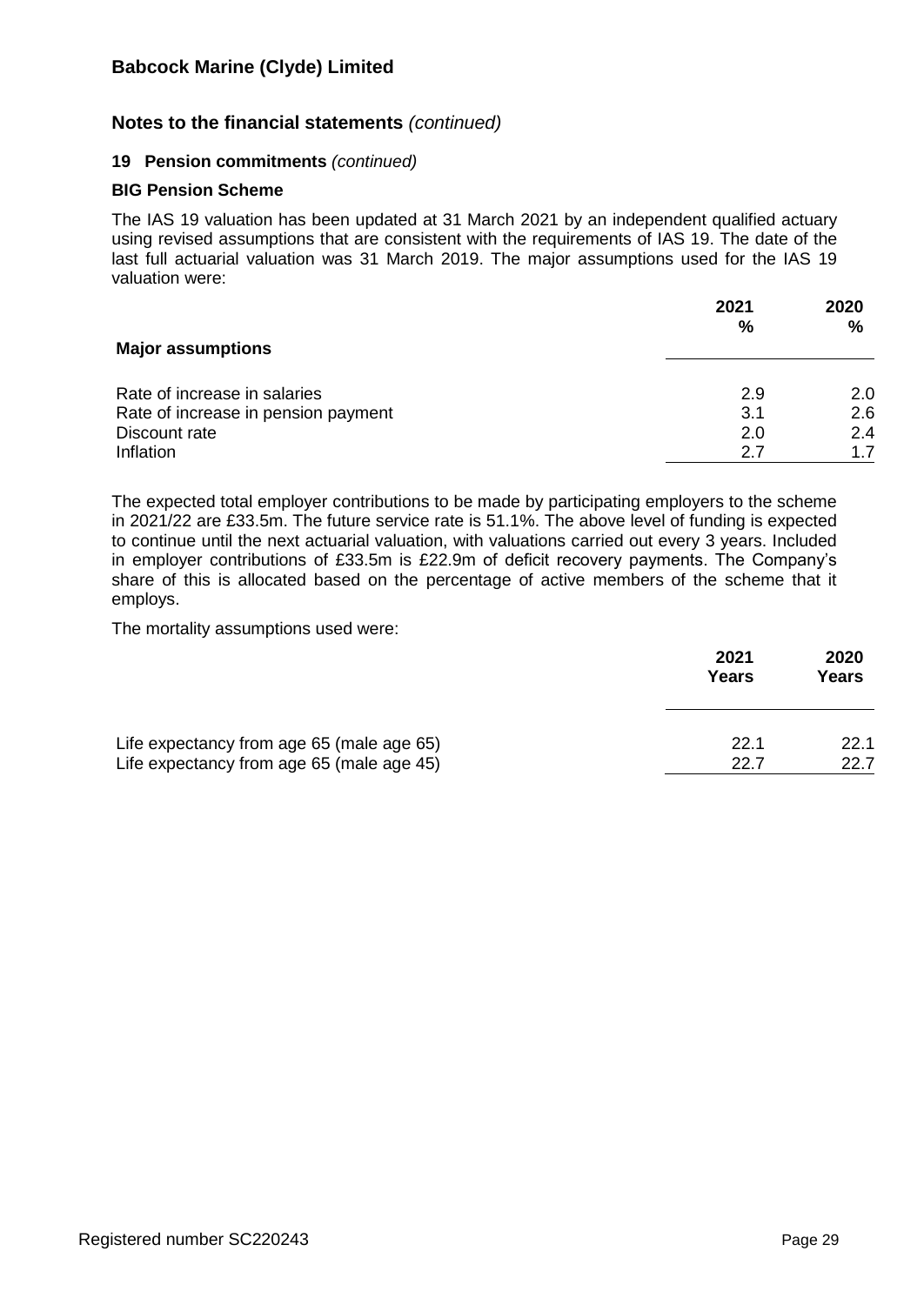## **Notes to the financial statements** *(continued)*

#### **19 Pension commitments** *(continued)*

The changes to the Babcock International Group Plc balance sheet at March 2021 and the changes to the Babcock International Group Plc income statement for the year to March 2021, if the assumptions were sensitised by the amounts below, would be:

|                                                | <b>Defined</b><br>benefit<br>obligations<br>2021<br>£000 | <b>Income</b><br>statement<br>2021<br>£000 |
|------------------------------------------------|----------------------------------------------------------|--------------------------------------------|
| Initial assumptions                            | 1,421,689                                                | 8,841                                      |
| Discount rate assumptions increased by 0.5%    | (96,533)                                                 | (3,265)                                    |
| Discount rate assumptions decreased by 0.5%    | 96,533                                                   | 2,289                                      |
| Inflation rate assumptions increased by 0.5%   | 57,721                                                   | 1,819                                      |
| Inflation rate assumptions decreased by 0.5%   | (52, 877)                                                | (1,648)                                    |
| Total life expectancy increased by half a year | 32,841                                                   | 762                                        |
| Total life expectancy decreased by half a year | (32,841)                                                 | (762)                                      |
| Salary increase assumptions increased by 0.5%  | 7,677                                                    | 455                                        |
| Salary increase assumptions decreased by 0.5%  | (7,677)                                                  | (455)                                      |

The weighted average duration of cashflows (years) was 15

The fair value of the assets, the present value of the liabilities and the expected rates of return of the scheme at the balance sheet date of 31 March 2021 were:

| Fair value of plan of assets                 | 2021        | 2020          |
|----------------------------------------------|-------------|---------------|
|                                              | £'000       | £'000         |
| Equities                                     | (79)        | 17,851        |
| Property                                     | 138,681     | 136,091       |
| Absolute return and multi strategy funds     | 77,583      | 87,564        |
| <b>Bonds</b>                                 | 724,997     | 588,848       |
| Matching assets                              | 551,788     | 622,665       |
| Active position on longevity swaps           | (53,800)    | (65, 642)     |
| <b>Total assets</b>                          | 1,439,170   | 1,387,377     |
| Present market value of liabilities - funded | (1,421,689) | (1, 276, 793) |
| <b>Gross pension surplus</b>                 | 17,481      | 110,584       |

All the assets of the scheme are quoted except for the longevity swaps.

The scheme does not invest directly in assets or share of Babcock International Group Plc.

The longevity swaps have been valued, in 2021, in line with assumptions that are consistent with the requirements of IFRS 13.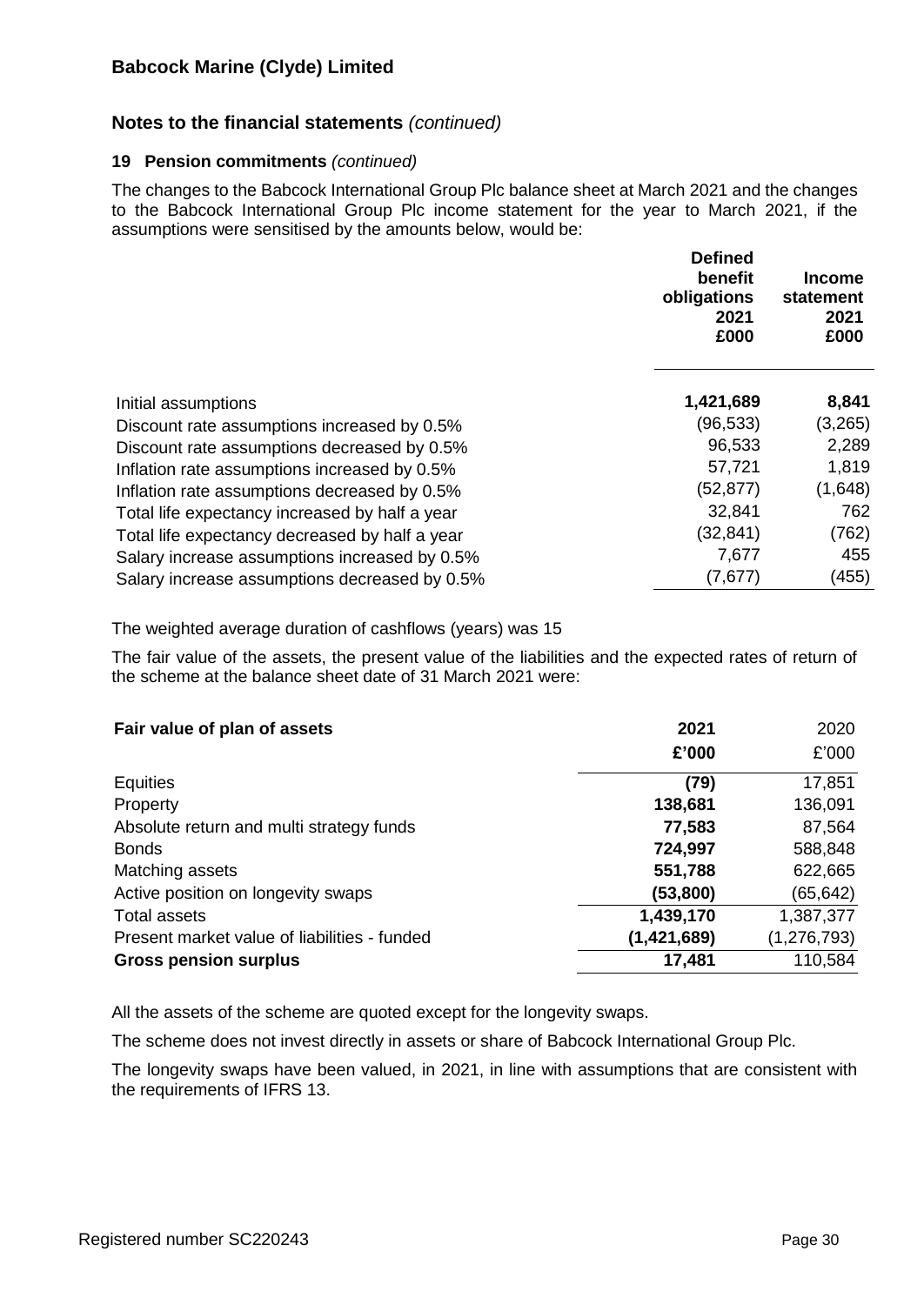## **Notes to the financial statements** *(continued)*

### **19 Pension commitments** *(continued)*

| Analysis of amount charged to the income statement<br>in Babcock International Group Plc | 2021<br>£000   | 2020<br>£000 |
|------------------------------------------------------------------------------------------|----------------|--------------|
| Current service cost                                                                     | 5,741          | 6,693        |
| Incurred expenses                                                                        | 2,596          | 1,970        |
| Past service cost                                                                        | 999            |              |
| Settlement                                                                               | $\blacksquare$ |              |
| Total included within operating profit                                                   | 9,336          | 8,663        |
| Net interest income                                                                      | (2,843)        | (1,300)      |
| Total charged to the income statement                                                    | 6,493          | 7,363        |

The amounts charged to the income statement in these financial statements, based on the Company's allocation of the total Babcock International Group Plc charge, included £431k for service cost (2020: £358k) and net interest credit of £131k (2020: £54k).

| Analysis of amount included in Babcock International<br>Group Plc statement of comprehensive income ("SOCI") | 2021<br>£000 | 2020<br>£000 |
|--------------------------------------------------------------------------------------------------------------|--------------|--------------|
| Actuarial (loss) / gain recognised in the SOCI                                                               | (117,988)    | 56,807       |
| Experience (loss)                                                                                            | (9,021)      | (6,371)      |
| Other losses                                                                                                 | 13,418       | (4,088)      |
|                                                                                                              | (113, 591)   | 46,348       |

The actuarial loss recognised in the SOCI in these financial statements, based on the Company's allocation of the total Babcock International Group Plc movement, was £4,483k (2020: £2,417k gain).

The equity investments and bonds are valued at bid price.

|                                                                                               | 2021      | 2020      |
|-----------------------------------------------------------------------------------------------|-----------|-----------|
| Reconciliation of present value of scheme assets in<br><b>Babcock International Group Plc</b> | £000      | £000      |
| At 1 April                                                                                    | 1,453,019 | 1,468,976 |
| Interest cost                                                                                 | 34,244    | 34,345    |
| Employee contributions                                                                        | 99        | 140       |
| <b>Employer contributions</b>                                                                 | 26,981    | 21,874    |
| Benefits paid                                                                                 | (80, 924) | (80,602)  |
| Settlement                                                                                    |           |           |
| Actuarial gain                                                                                | 59,551    | 8,286     |
| At 31 March                                                                                   | 1,492,970 | 1,453,019 |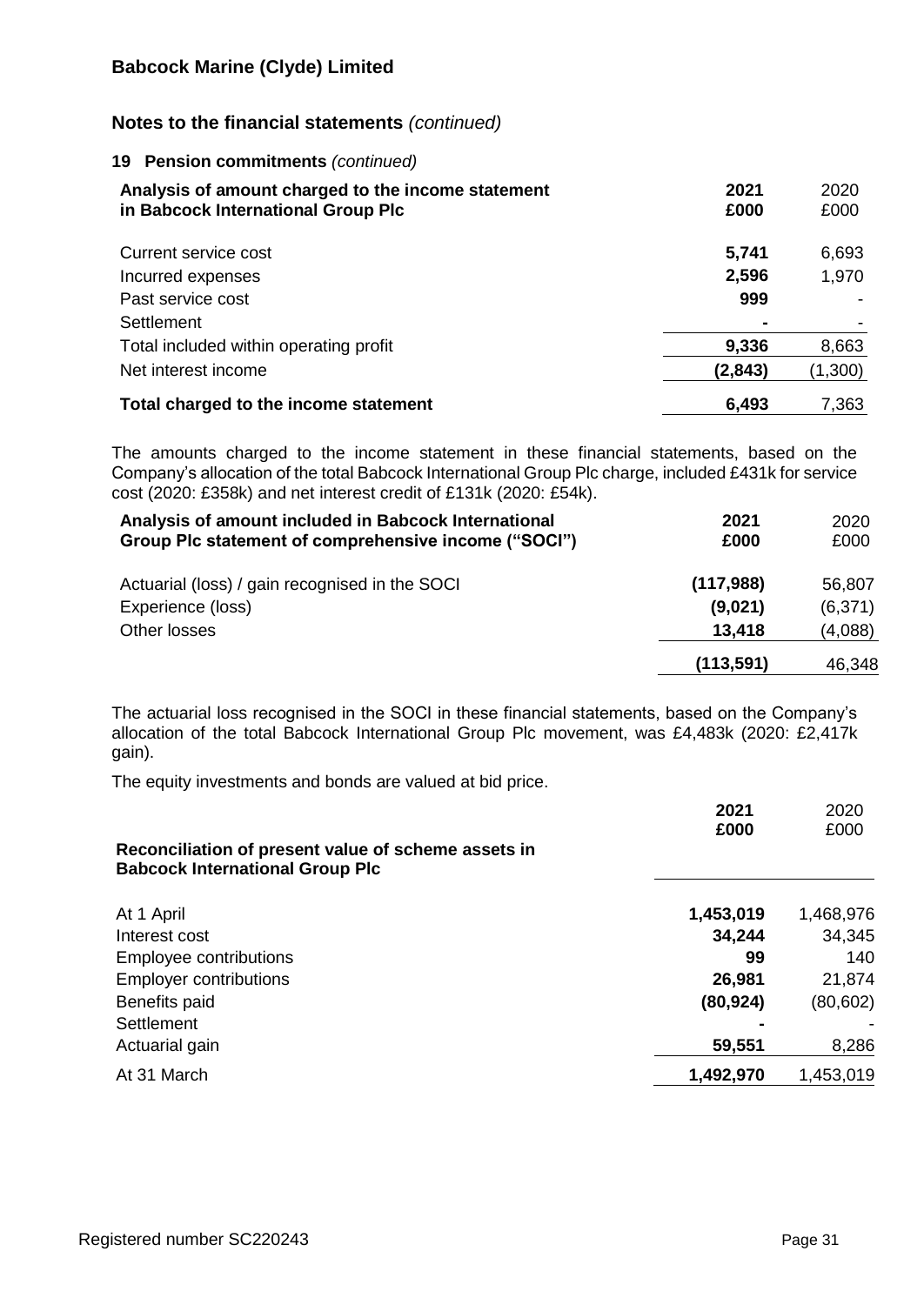## **Notes to the financial statements** *(continued)*

### **19 Pension commitments** *(continued)*

|                                                       | 2021      | 2020      |
|-------------------------------------------------------|-----------|-----------|
|                                                       | £000      | £000      |
| Reconciliation of present value of scheme liabilities |           |           |
| At 1 April                                            | 1,276,793 | 1,359,140 |
| Service cost                                          | 5,741     | 6,693     |
| Incurred expenses                                     | 2,596     | 1,970     |
| Interest on liabilities                               | 29,825    | 31,602    |
| Employee contributions                                | 99        | 140       |
| Actuarial loss - demographics                         | 11,371    | 6,350     |
| Actuarial loss / (gain) – financial                   | 166,168   | (54, 871) |
| <b>Experience losses</b>                              | 9,021     | 6,371     |
| Benefits paid                                         | (80, 924) | (80, 602) |
| Past service cost                                     | 999       |           |
| At 31 March                                           | 1,421,689 | 1,276,793 |

The asset recognised in these financial statements, based on the Company's allocation of the total Babcock International Group Plc assets and liabilities for this scheme, was £808k (2020: £4,567k).

## **Rosyth Pension scheme**

The IAS 19 valuation has been updated at 31 March 2021 by an independent qualified actuary using revised assumptions that are consistent with the requirements of IAS 19. The date of the last full actuarial valuation was 31 March 2015. The major assumptions used for the IAS 19 valuation were:

|                                     | 2021<br>% | 2020<br>% |
|-------------------------------------|-----------|-----------|
| <b>Major assumptions</b>            |           |           |
| Rate of increase in salaries        | 2.9       | 1.9       |
| Rate of increase in pension payment | 3.2       | 2.7       |
| Discount rate                       | 2.1       | 2.6       |
| Inflation                           | 3.2       | 2.7       |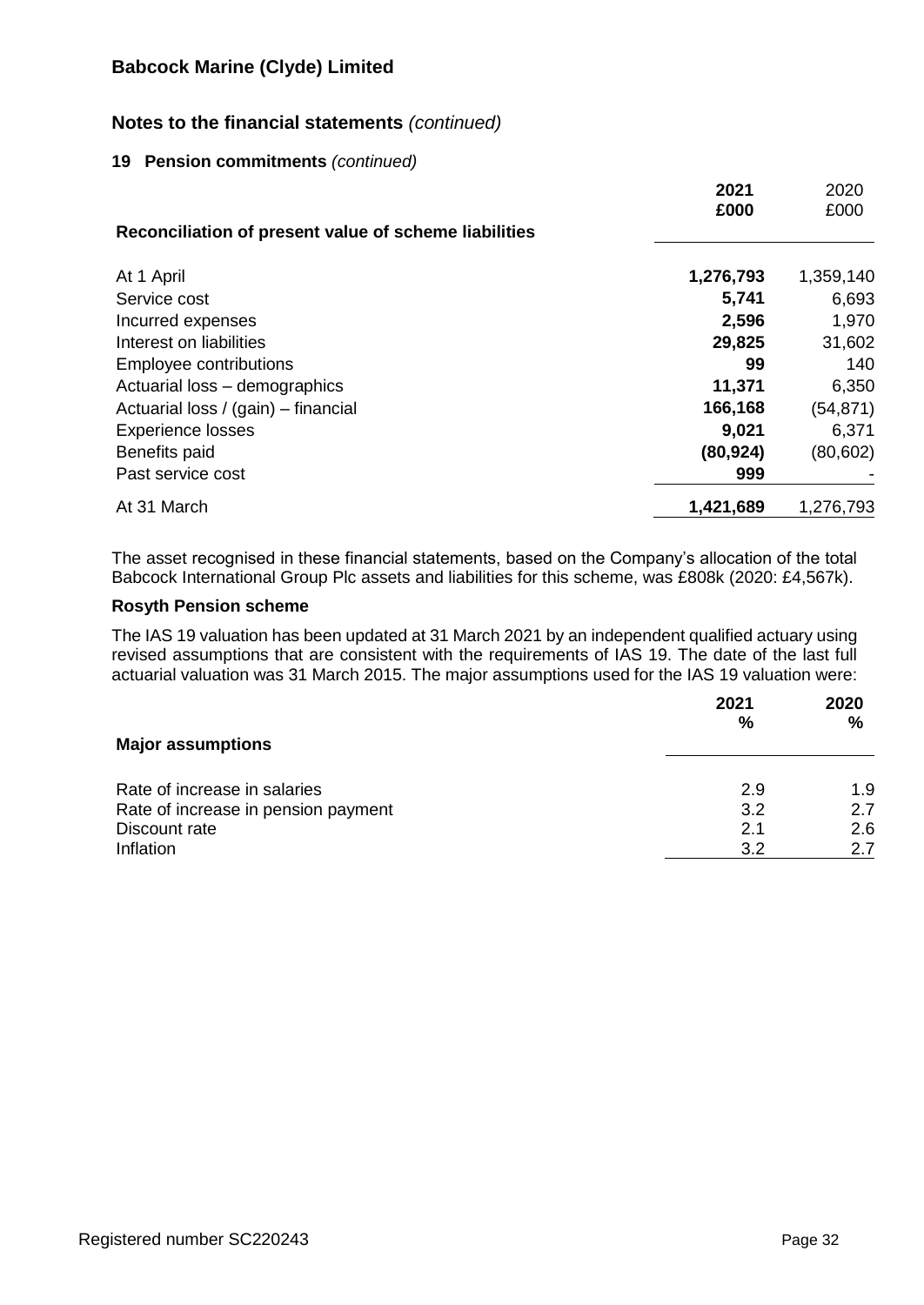# **Notes to the financial statements** *(continued)*

### **19 Pension commitments** *(continued)*

The mortality assumptions used were:

|                                           | 2021<br>Years | 2020<br>Years |
|-------------------------------------------|---------------|---------------|
| Life expectancy from age 65 (male age 65) | 19.8          | 19.8          |
| Life expectancy from age 65 (male age 45) | 20.9          | 20.9          |

The changes to the Babcock International Group Plc balance sheet at March 2021 and the changes to the Babcock International Group Plc income statement for the year to March 2021, if the assumptions were sensitised by the amounts below, would be:

|                                                | <b>Defined</b><br>benefit<br>obligations<br>2021<br>£000 | <b>Income</b><br>statement<br>2021<br>£000 |
|------------------------------------------------|----------------------------------------------------------|--------------------------------------------|
| Initial assumptions                            | 1,022,842                                                | 5,538                                      |
| Discount rate assumptions increased by 0.5%    | (82, 748)                                                | (1,070)                                    |
| Discount rate assumptions decreased by 0.5%    | 82,748                                                   | 242                                        |
| Inflation rate assumptions increased by 0.5%   | 73,235                                                   | 1,465                                      |
| Inflation rate assumptions decreased by 0.5%   | 68,121                                                   | 1,362                                      |
| Total life expectancy increased by half a year | 50,119                                                   | 1,002                                      |
| Total life expectancy decreased by half a year | (50,119)                                                 | (1,002)                                    |

The weighted average duration of cashflows (years) is 18.

The fair value of the assets, the present value of the liabilities and the expected rates of return of the scheme at the balance sheet date of 31 March 2021 were:

| Fair value of plan assets                    | 2021        | 2020       |
|----------------------------------------------|-------------|------------|
|                                              | £'000       | £'000      |
| <b>Equities</b>                              | 22,105      | 5,799      |
| Property                                     | 80,568      | 80,166     |
| High yield bonds / emerging market debt      | 68,885      |            |
| Absolute return and multi strategy funds     | 117,385     | 127,291    |
| <b>Bonds</b>                                 | 238,122     | 226,278    |
| Matching assets                              | 350,902     | 411,250    |
| Active position on longevity swaps           | (66, 162)   | (57, 567)  |
| Total assets                                 | 811,805     | 793,217    |
| Present market value of liabilities - funded | (1,022,842) | (904,973)  |
| <b>Gross pension (deficit)</b>               | (211, 037)  | (111, 756) |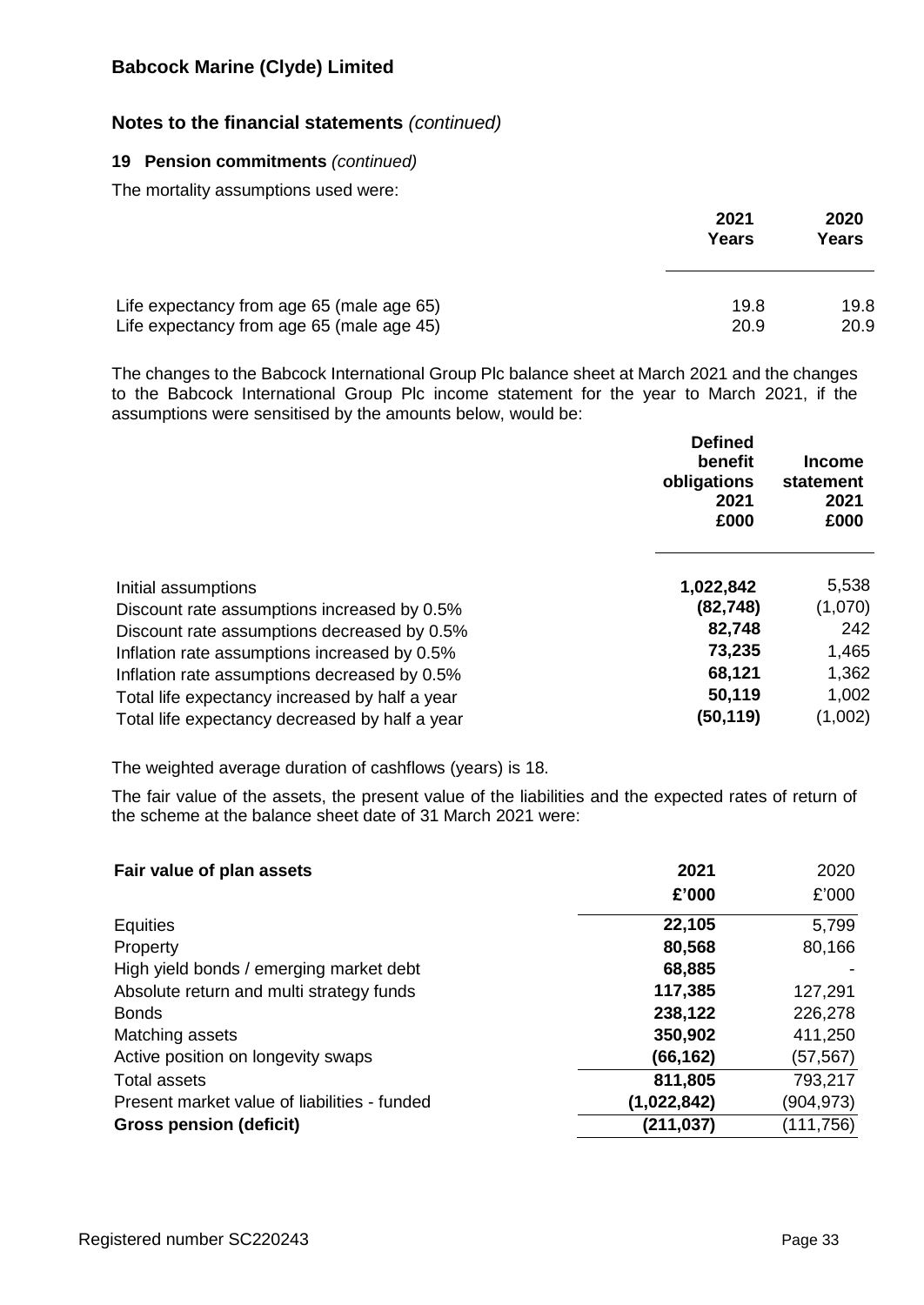# **Notes to the financial statements** *(continued)*

## **19 Pension commitments** *(continued)*

All the assets of the scheme are quoted except for the longevity swaps.

The scheme does not invest directly in assets or shares of Babcock International Group Plc.

The longevity swaps have been valued, in 2021, in line with assumptions that are consistent with the requirements of IFRS 13.

| Analysis of amount charged to the income statement<br>in Babcock International Group Plc | 2021<br>£000 | 2020<br>£000 |
|------------------------------------------------------------------------------------------|--------------|--------------|
| Current service cost                                                                     | 1,946        | 5,480        |
| Incurred expenses                                                                        | 1,486        | 535          |
| Total included within operating profit                                                   | 3,432        | 6,015        |
| Net interest cost                                                                        | 2,774        | 4,144        |
| Past service cost                                                                        | 206          |              |
| Curtailment                                                                              | 7,500        |              |
| Total charged to the income statement                                                    | 13,912       | 10,159       |

The amounts charged to the income statement in these financial statements, based on the Company's allocation of the total Babcock International Group Plc charge, included £30k for service cost (2020: £16k) and net interest cost of £8k (2020: £11k).

| Analysis of amount included in Babcock International<br>Group Plc statement of comprehensive income ("SOCI") | 2021<br>£000 | 2020<br>£000 |
|--------------------------------------------------------------------------------------------------------------|--------------|--------------|
| Actuarial (loss) / gain recognised in the SOCI                                                               | (137, 133)   | 65,781       |
| <b>Experience losses</b>                                                                                     | (20, 508)    | (8,767)      |
| Gain / (loss) on assets                                                                                      | 53,392       | (10, 878)    |
| Other (losses) / gains                                                                                       | (7, 384)     | 911          |
|                                                                                                              | (111, 633)   | 47,047       |

The actuarial loss recognised in the SOCI in these financial statements, based on the Company's allocation of the total Babcock International Group Plc movement, was £243k (2020 : £85k gain).

The equity investments and bonds are valued at bid price.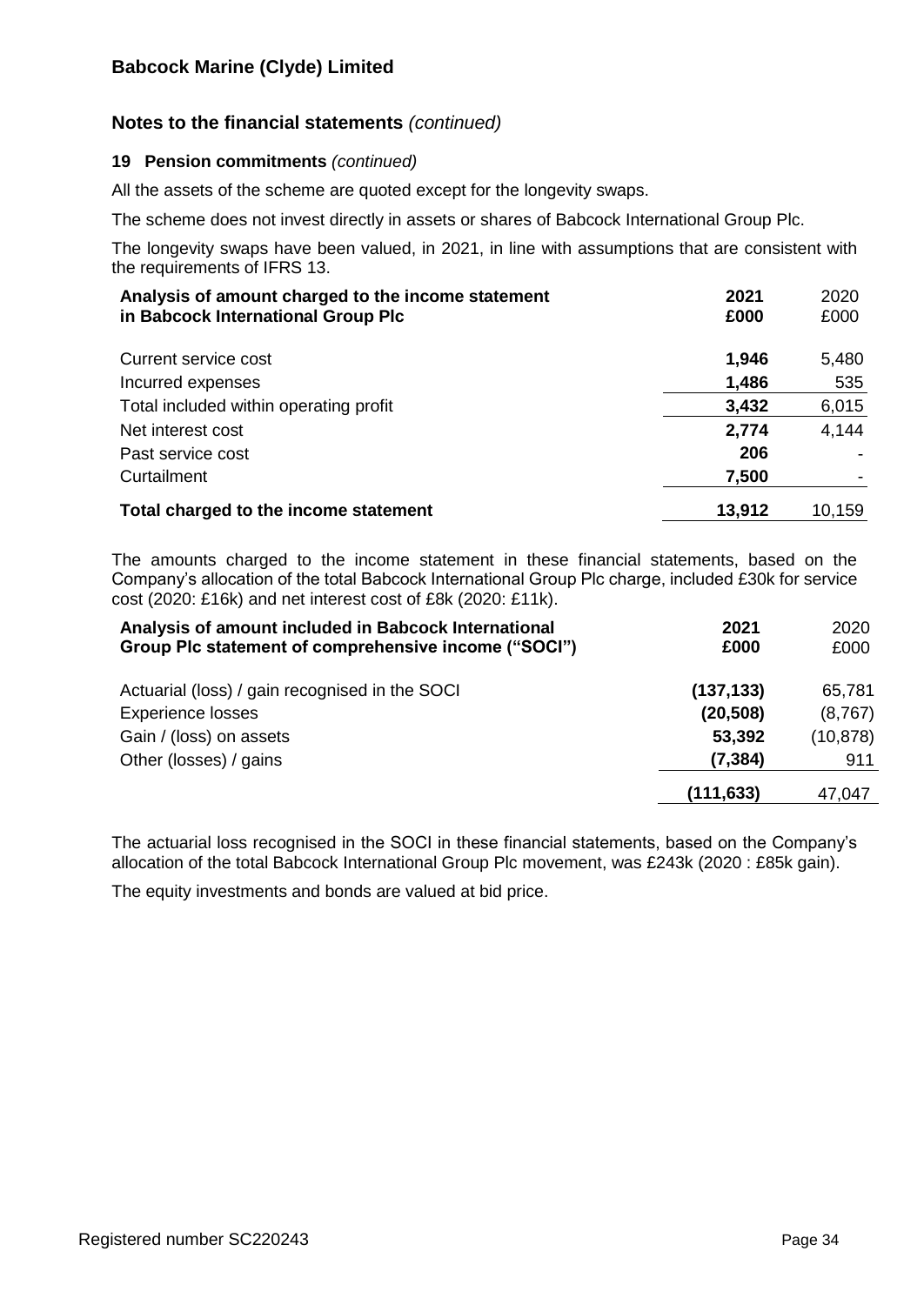# **Notes to the financial statements** *(continued)*

### **19 Pension commitments** *(continued)*

|                                                                                               | 2021<br>£000 | 2020<br>£000 |
|-----------------------------------------------------------------------------------------------|--------------|--------------|
| Reconciliation of present value of scheme assets in<br><b>Babcock International Group Plc</b> |              |              |
| At 1 April                                                                                    | 850,784      | 889,537      |
| Interest on assets                                                                            | 17,367       | 20,202       |
| <b>Employer contributions</b>                                                                 | 26,264       | 28,428       |
| Employee contributions                                                                        | 4            | 6            |
| Benefits paid                                                                                 | (69, 844)    | (76, 511)    |
| Actuarial gain / (loss)                                                                       | 53,392       | (10, 878)    |
| At 31 March                                                                                   | 877,967      | 850,784      |
|                                                                                               | 2021<br>£000 | 2020<br>£000 |
| Reconciliation of present value of scheme liabilities                                         |              |              |
| At 1 April                                                                                    | 904,973      | 1,009,502    |
| Service cost                                                                                  | 1,946        | 5,480        |
| Incurred expenses                                                                             | 1,486        | 535          |
| Interest on liabilities                                                                       | 18,930       | 22,975       |
| <b>Employee contributions</b>                                                                 | 4            | 6            |
| Actuarial (gain) / loss - demographics                                                        | (1, 366)     | 3,673        |
| Actuarial loss (gain) - financial                                                             | 138,499      | (69, 454)    |
| <b>Experience losses</b>                                                                      | 20,508       | 8,767        |
| Benefits paid                                                                                 | (69, 844)    | (76, 511)    |
| Past service cost                                                                             | 206          |              |
| Curtailment                                                                                   | 7,500        |              |
| At 31 March                                                                                   | 1,022,842    | 904,973      |

The deficit recognised in these financial statements, based on the Company's allocation of the total Babcock International Group Plc assets and liabilities for this scheme, was £572k (2020: £298k).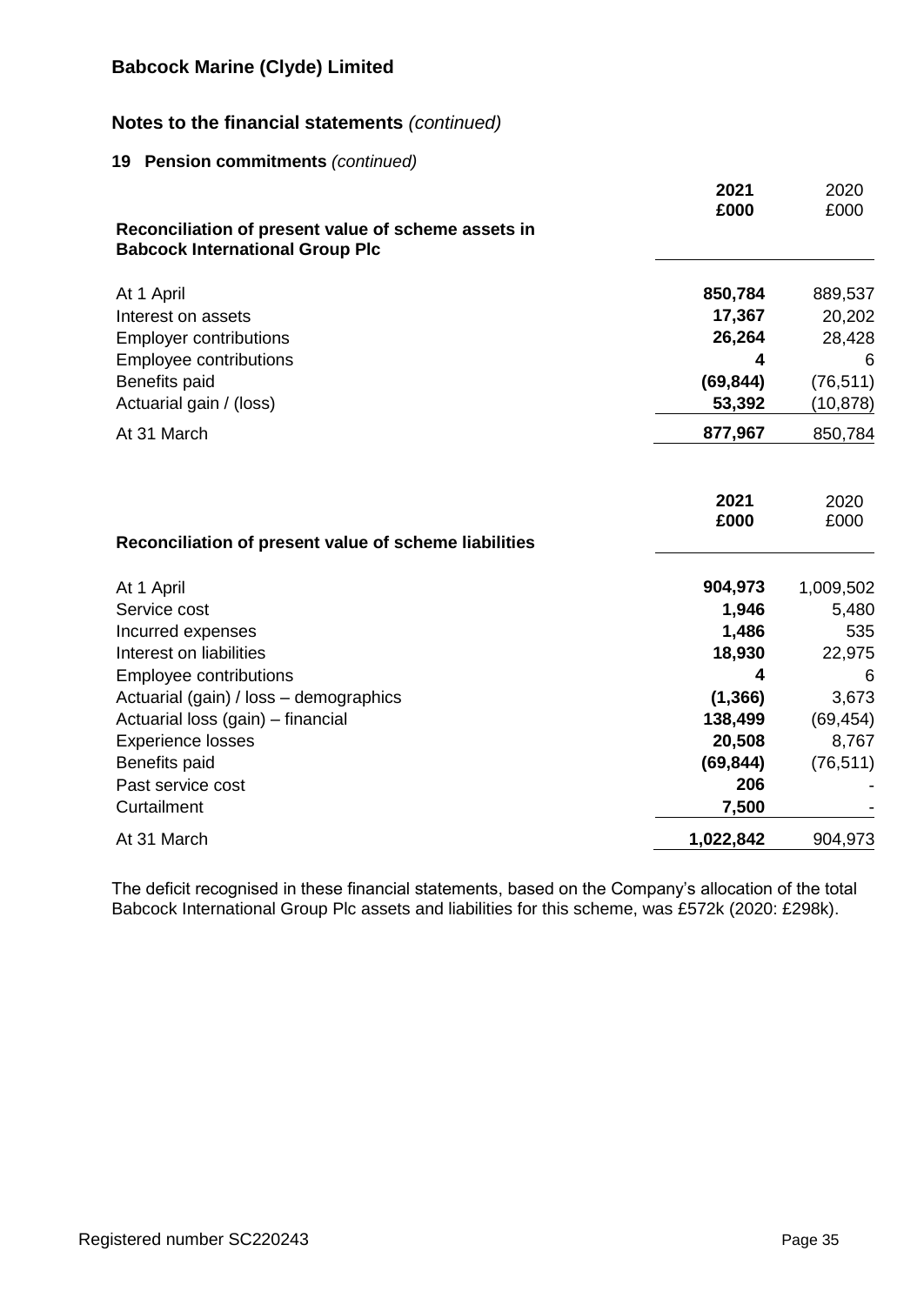## **Notes to the financial statements** *(continued)*

#### **19 Pension commitments** *(continued)*

#### **Clyde Citrus pension scheme**

The IAS 19 valuation has been updated at 31 March 2021 by an independent qualified actuary using revised assumptions that are consistent with the requirements of IAS 19. The major assumptions used for the IAS 19 valuation were:

|                                     | 2021<br>% | 2020<br>$\frac{0}{0}$ |
|-------------------------------------|-----------|-----------------------|
| <b>Major assumptions</b>            |           |                       |
| Rate of increase in salaries        | 2.9       |                       |
| Rate of increase in pension payment | 3.2       |                       |
| Discount rate                       | 2.1       |                       |
| Inflation                           | 3.2       |                       |

The expected total employer contributions to be made by participating employers to the scheme in 2021/22 are £1.4m. The future service rate is 26.3%. The above level of funding is expected to continue until the next actuarial valuation, with valuations carried out every 3 years.

The mortality assumptions used were:

|                                           | 2021<br>Years | 2020<br>Years |
|-------------------------------------------|---------------|---------------|
| Life expectancy from age 65 (male age 65) | 22.7          | N/A           |
| Life expectancy from age 65 (male age 45) | 23.7          | N/A           |

The changes to the balance sheet at March 2021 and the changes to the income statement for the year to March 2021, if the assumptions were sensitised by the amounts below, would be:

|                                                | <b>Defined</b><br>benefit<br>obligations<br>2021<br>£000 | Income<br>statement<br>2021<br>£000 |
|------------------------------------------------|----------------------------------------------------------|-------------------------------------|
| Initial assumptions                            | 587                                                      | 2,034                               |
| Discount rate assumptions increased by 0.5%    | (73)                                                     | (227)                               |
| Discount rate assumptions decreased by 0.5%    | 73                                                       | 237                                 |
| Inflation rate assumptions increased by 0.5%   | 32                                                       | 110                                 |
| Inflation rate assumptions decreased by 0.5%   | (32)                                                     | (110)                               |
| Total life expectancy increased by half a year | 6                                                        | 20                                  |
| Total life expectancy decreased by half a year | (6)                                                      | (20)                                |
| Salary increase assumptions increased by 0.5%  | 49                                                       | 160                                 |
| Salary increase assumptions decreased by 0.5%  | (49)                                                     | (160)                               |

The weighted average duration of cashflows (years) is 18.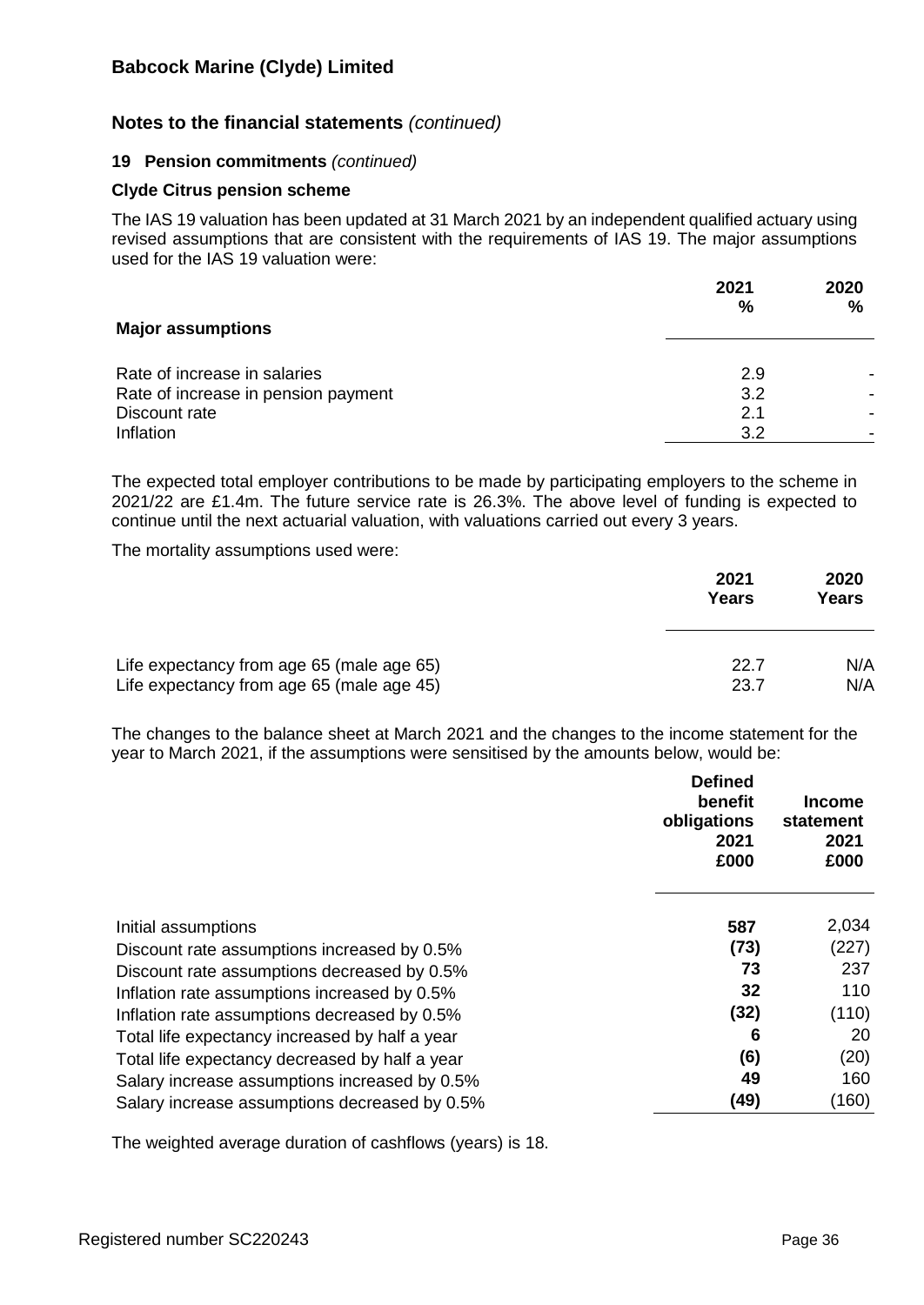# **Notes to the financial statements** *(continued)*

## **19 Pension commitments** *(continued)*

The fair value of the assets, the present value of the liabilities and the expected rates of return of the scheme at the balance sheet date of 31 March 2021 were:

| Fair value of plan assets                    | 2021<br>£'000 | 2020<br>£'000 |
|----------------------------------------------|---------------|---------------|
| <b>Equities</b>                              | 102           |               |
| Property                                     | 33            |               |
| Absolute return and multi strategy funds     | 32            |               |
| <b>Bonds</b>                                 | 64            |               |
| Matching assets                              | 221           |               |
| <b>Total assets</b>                          | 452           |               |
| Present market value of liabilities - funded | (587)         |               |
| <b>Gross pension (deficit)</b>               | (135)         |               |

All the assets of the scheme are quoted except for the longevity swaps.

The scheme does not invest directly in assets or shares of Babcock International Group Plc.

The longevity swaps have been valued, in 2021, in line with assumptions that are consistent with the requirements of IFRS 13.

| Analysis of amount charged to the income statement<br>in Babcock International Group Plc | 2021<br>£000 | 2020<br>£000 |
|------------------------------------------------------------------------------------------|--------------|--------------|
| Current service cost                                                                     | 641          |              |
| Incurred expenses                                                                        | 22           |              |
| Total included within operating profit                                                   | 663          |              |
| Total charged to the income statement                                                    | 663          |              |
| Analysis of amount included in Babcock International                                     | 2021         | 2020         |
| Group Plc statement of comprehensive income ("SOCI")                                     | £000         | £000         |
| Actuarial gain recognised in the SOCI                                                    | 54           |              |
| <b>Experience losses</b>                                                                 | (15)         |              |
| Gain on assets                                                                           | 4            |              |
|                                                                                          | 43           |              |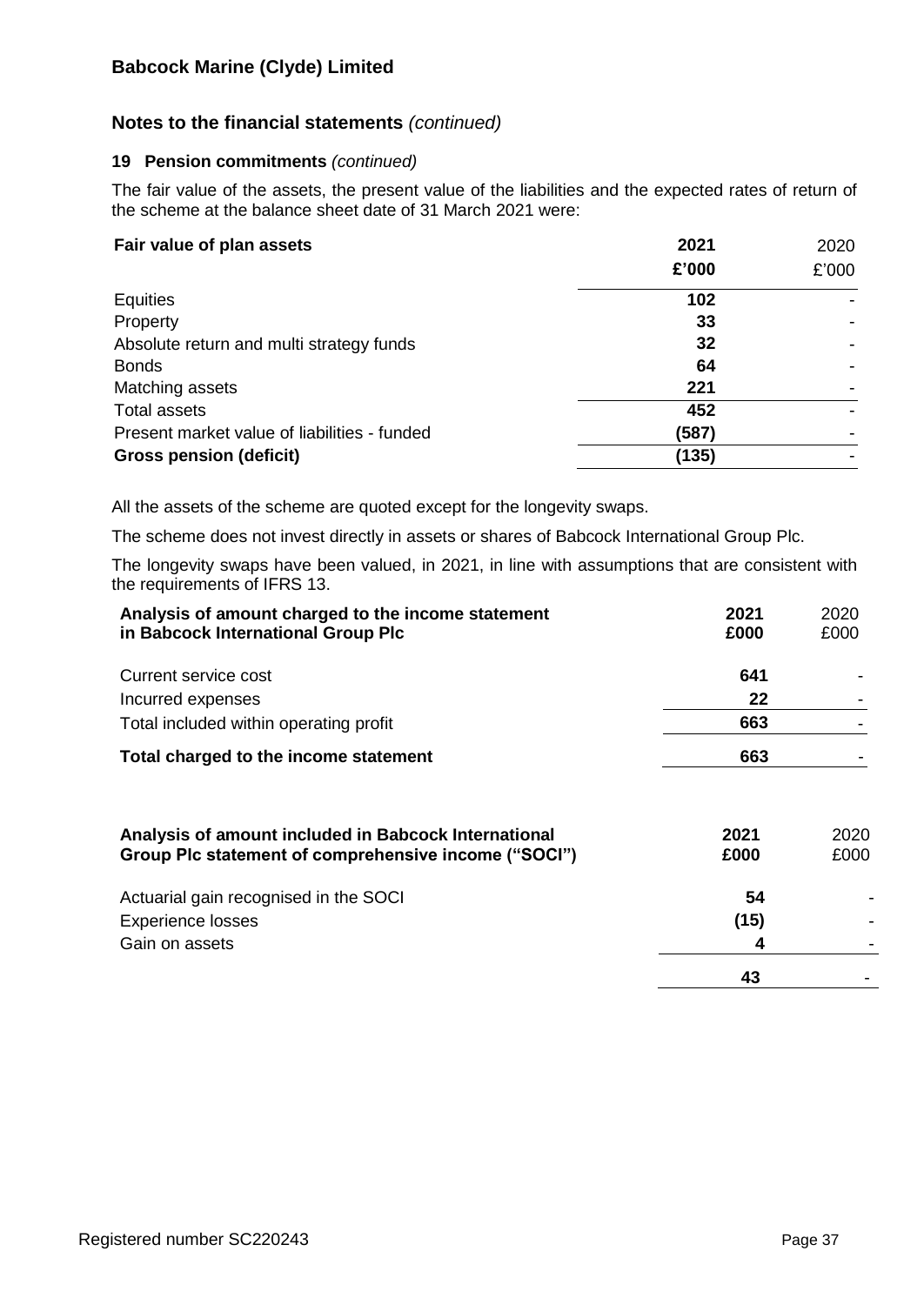# **Notes to the financial statements** *(continued)*

### **19 Pension commitments** *(continued)*

The equity investments and bonds are valued at bid price.

|                                                                                               | 2021<br>£000 | 2020<br>£000 |
|-----------------------------------------------------------------------------------------------|--------------|--------------|
| Reconciliation of present value of scheme assets in<br><b>Babcock International Group Plc</b> |              |              |
| At 1 April<br>Interest on assets                                                              |              |              |
| <b>Employer contributions</b>                                                                 | 485          |              |
| Benefits paid                                                                                 | (37)         |              |
| Actuarial gain                                                                                | 4            |              |
| At 31 March                                                                                   | 452          |              |
| Reconciliation of present value of scheme liabilities                                         | 2021<br>£000 | 2020<br>£000 |
| At 1 April                                                                                    |              |              |
| Service cost                                                                                  | 641          |              |
| Incurred expenses                                                                             | 22           |              |
| Actuarial (gain) - demographics                                                               | (1)          |              |
| Actuarial (gain) - financial                                                                  | (53)         |              |
| <b>Experience losses</b>                                                                      | 15           |              |
| Benefits paid                                                                                 | (37)         |              |
| At 31 March                                                                                   | 587          | -            |

The deficit recognised in these financial statements was £135k (2020: £nil).